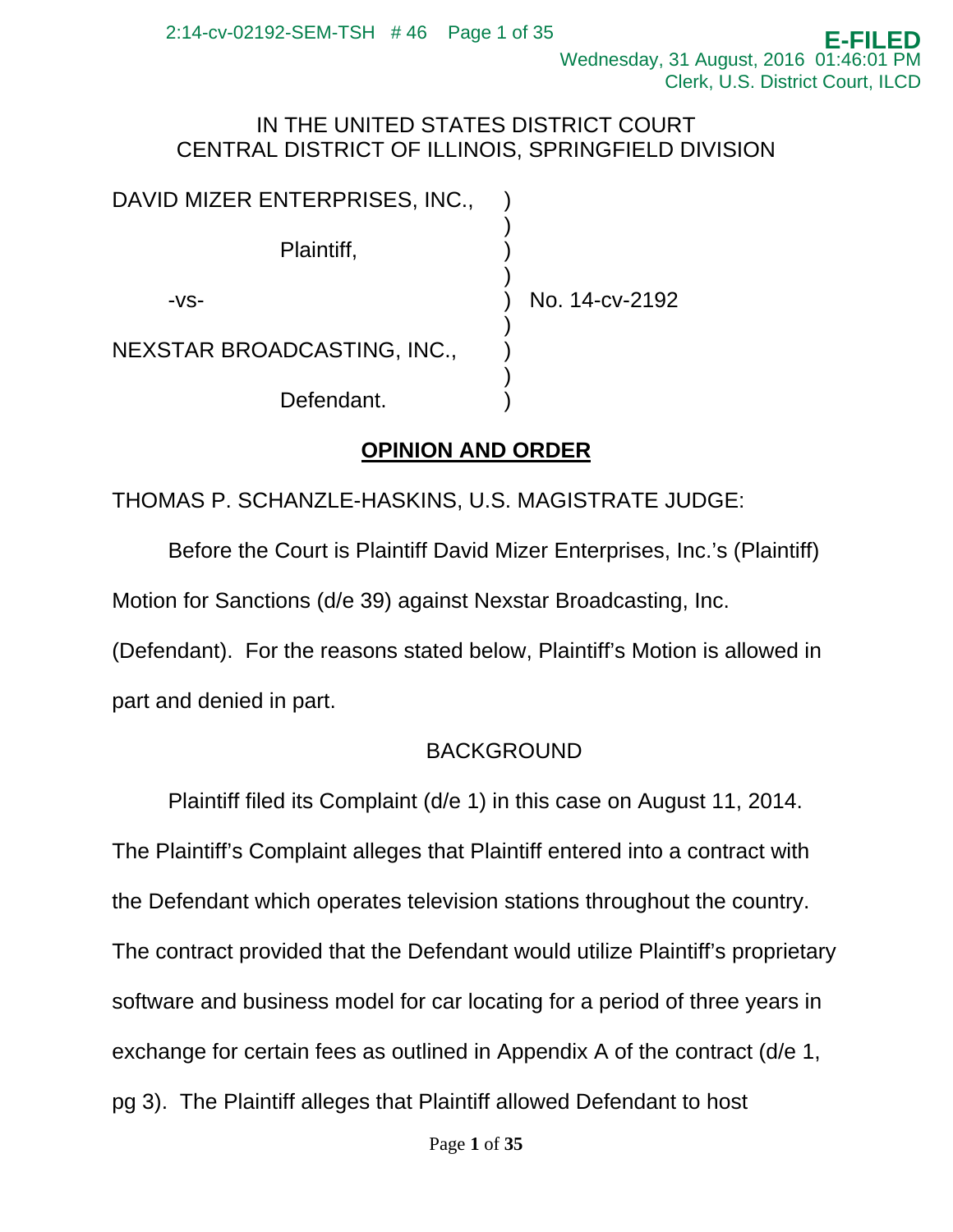proprietary copyrighted pages owned by Plaintiff on Defendant's server, giving Defendant the ability and autonomy to add and remove the software from its station websites as it so desired (d/e 1, pg 3). The contract did not specify an automatic extension beyond the termination date of December 31, 2010. The Plaintiff alleges, however, that Defendant continued to use Plaintiff's product after the term expired from January 1, 2011 until early February, 2013, and failed to pay Plaintiff for its usage of the car locating software and business model (d/e 1, pg 4).

Based upon these facts, the Plaintiff asserts claims of Breach of Contract (Count I) (d/e 1, pg 5); Conversion (Count II) (d/e 1, pg 7); Quantum Meruit (Count III) (d/e 1, pg 9); and, Copyright Infringement (Count IV) (d/e 1, pg 10).

Defendant filed a Motion to Dismiss Counts I and II (d/e 6). The motion to dismiss was granted in part and denied in part, with the Court striking the request for punitive damages in Count I (d/e 15). Defendant has answered all counts of the Complaint (d/es 10, 19).

On January 21, 2015, Plaintiff filed a Motion to Compel Initial Disclosures and Discovery Responses (d/e 14). The Court ruled on the motion to compel on February 4, 2015, ordering the Defendant to respond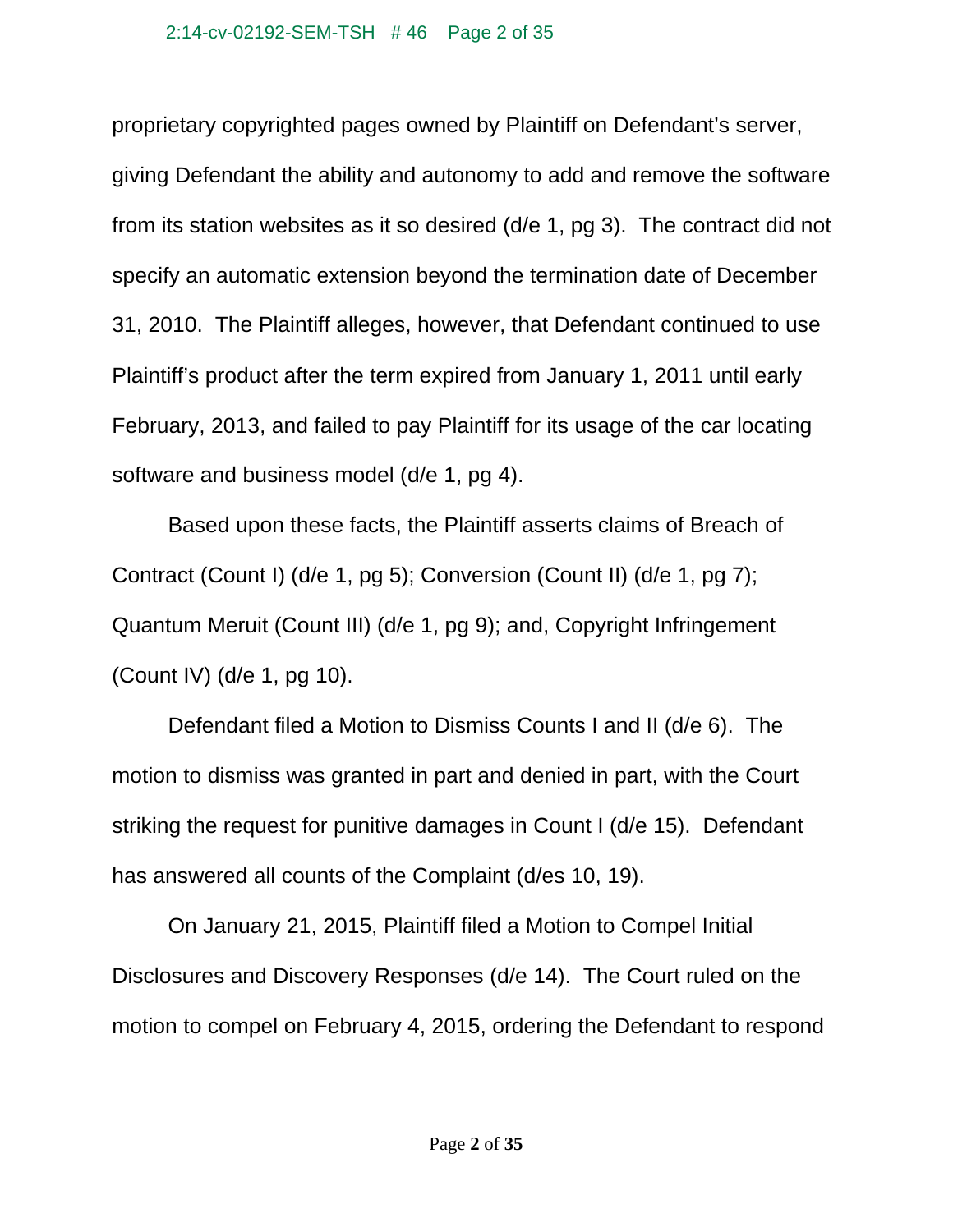to discovery in accordance with Federal Rules of Civil Procedure by February 28, 2015, and finding that no award of fees was appropriate.

On February 12, 2015, the Court entered a Scheduling Order (d/e 18) governing discovery and trial settings.

On September 16, 2015, Plaintiff filed a Motion to Compel (d/e 24) and a Motion for Sanctions Due to Spoliation of Evidence (d/e 25). Plaintiff's motion for sanctions due to spoliation of evidence was based upon the "reimaging" of a hard drive on the computer of Todd Hartsell (a potential witness in this case) after the Plaintiff had issued interrogatories and requests to produce which specifically requested information that could have existed on Hartsell's hard drive (d/e 26, pg 5). The Defendant had responded to one of Plaintiff's interrogatories stating "Mr. Hartsell's computer was reimaged in November or December of 2014 and Mr. Hartsell lost all documents and data saved by him to his computer's hard drive during the reimaging" (d/e 30-3, pg 17).

On October 7, 2015, Plaintiff's Motion to Compel (d/e 24) was denied as moot because the Defendant indicated it was providing the requested discovery. On November 20, 2015, the Court denied Plaintiff's Motion for Sanctions Due to Spoliation of Evidence (d/e 25) without prejudice with leave to re-file.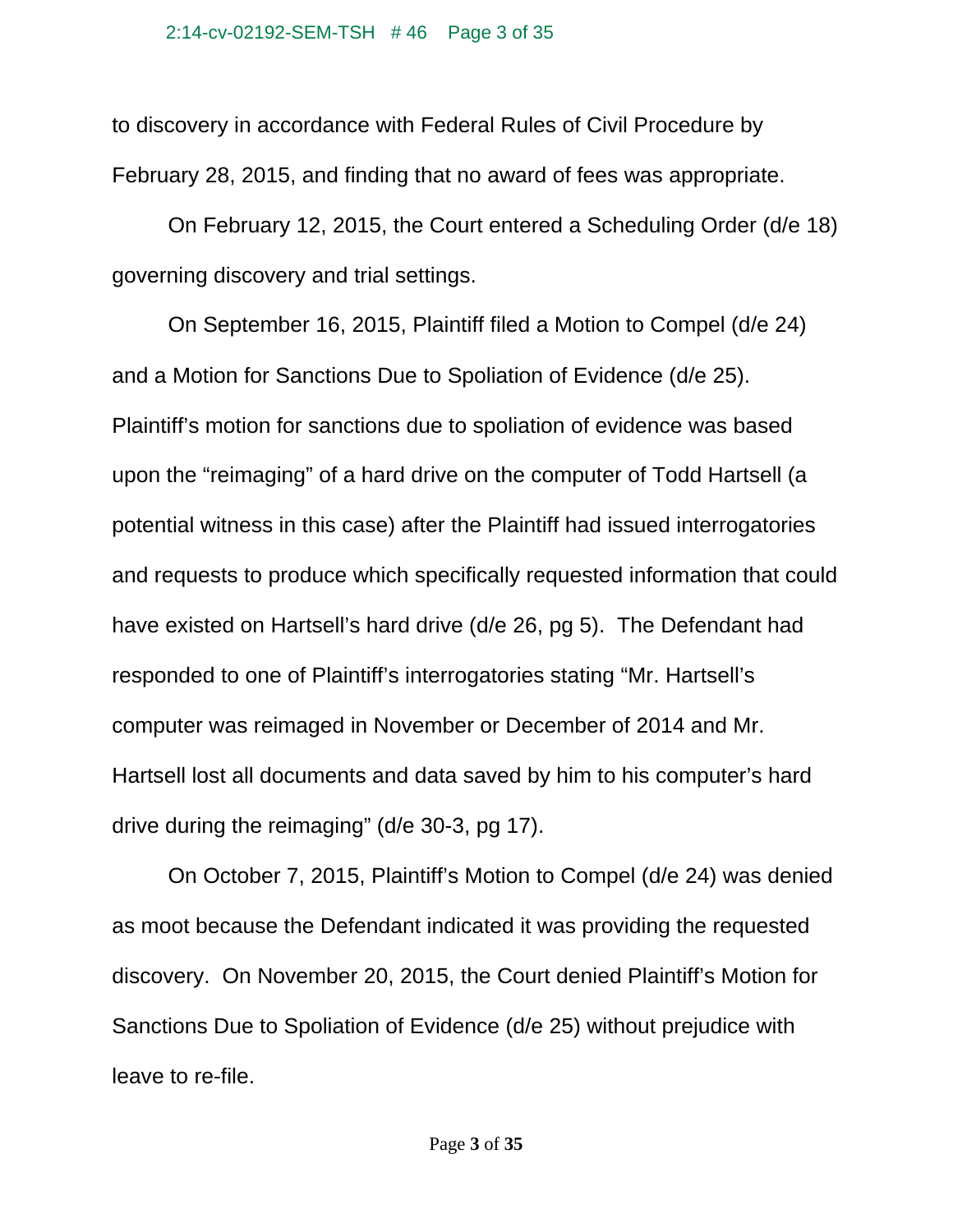On November 25, 2015, Plaintiff filed another Motion to Compel (d/e 30). Defendant responded (d/e 31) to this motion to compel. The Court set an evidentiary hearing on this motion to compel on March 9, 2016. The Defendant filed a motion to continue (d/e 36) the hearing on the motion to compel in order to present live testimony at the hearing. On March 3, 2016, the Court allowed the motion to continue the hearing and set the hearing for March 30, 2016. During a telephone conference with the parties regarding the nature of evidence to be presented at the evidentiary hearing, an oral motion to continue the hearing was allowed and the hearing was reset for April 26, 2016 in open court.

 The Court conducted the evidentiary hearing in open court on April 26, 2016. At the conclusion, the Court ruled upon the objections and granted in part and denied in part Plaintiff's Motion to Compel (d/e 30). The Court found that most of the discovery responses which Plaintiff questioned in the Motion to Compel were either insufficient or non-responsive and ordered the Defendant to search for documents and provide proper responses. The Court's ruling on Plaintiff's motion to compel was transcribed and filed of record (d/e 37). The specific rulings of the Court will be discussed in the analysis of the Court's ruling on the instant motion.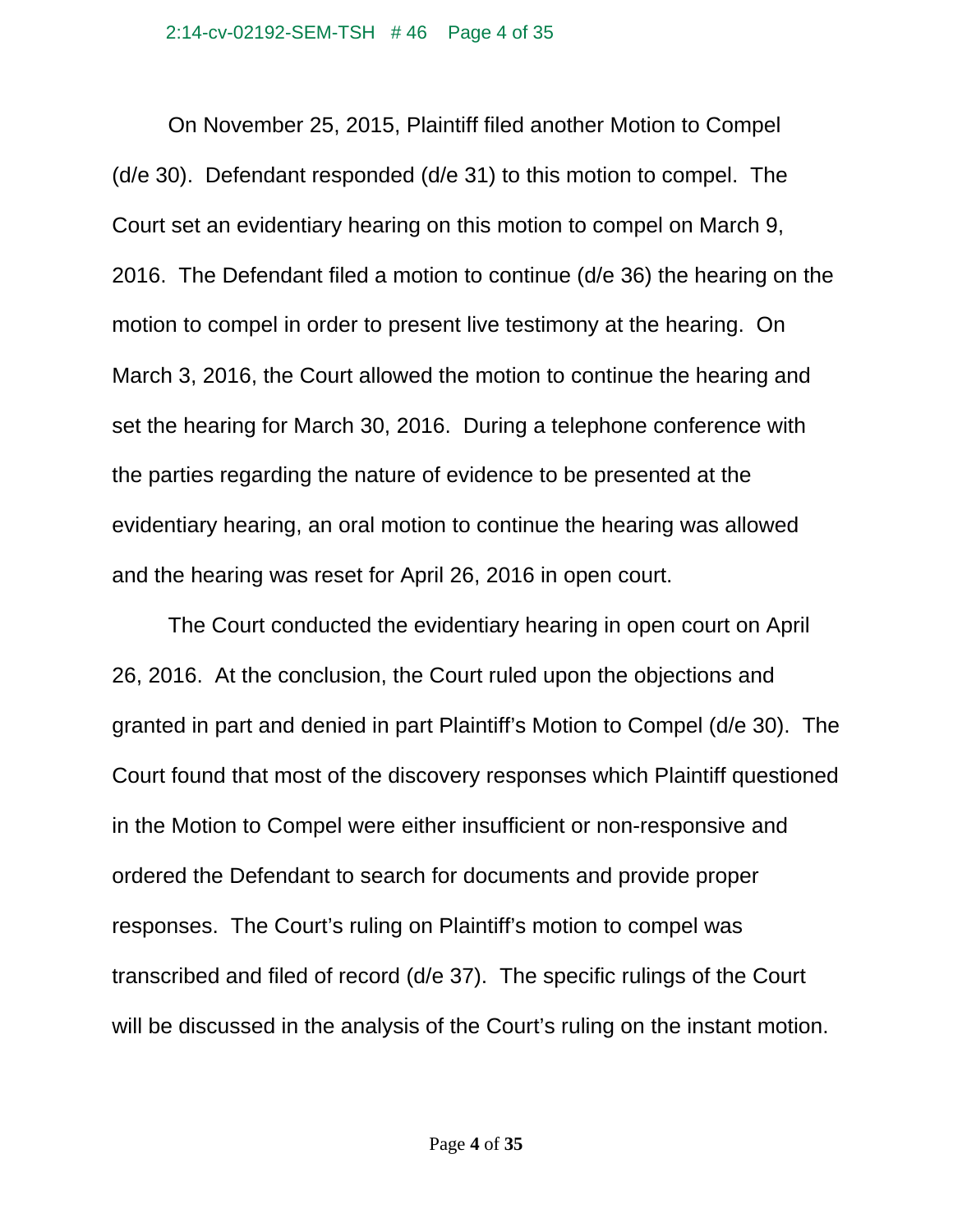On June 10, 2016, the Plaintiff filed the Motion for Sanctions (d/e 39) currently before the Court. On June 27, 2016, Defendant filed its Memorandum in Opposition to the Plaintiff's Motion for Sanctions (d/e 42). On July 12, 2016, the Court entered a revised scheduling order.

### ANALYSIS

 As noted above, the Plaintiff filed a Third Motion to Compel (d/e 30) on November 25, 2015. On April 26, 2016, the Court ruled on the pending motion to compel. The pending Motion for Sanctions (d/e 39) is filed under Rule 37 of the Federal Rules of Civil Procedure based upon the Court's granting in part the motion to compel on April 26, 2016.

 Plaintiff seeks sanctions under Rule 37 of the Federal Rules of Civil Procedure. Rule 37(a)(5) provides that the Court must assess, against the party whose conduct necessitated the motion to compel, the movant's reasonable expenses incurred in making the motion, including attorney's fees, unless the opposing party's response was substantially justified. If the motion is granted in part and denied in part, the court may apportion reasonable expenses of the motion between the parties.

 At the April 26, 2016, hearing, the Court ruled that the submissions of the parties showed sufficient good-faith attempts to confer regarding discovery compliance to satisfy the certification provisions of Rule 37(a)(1)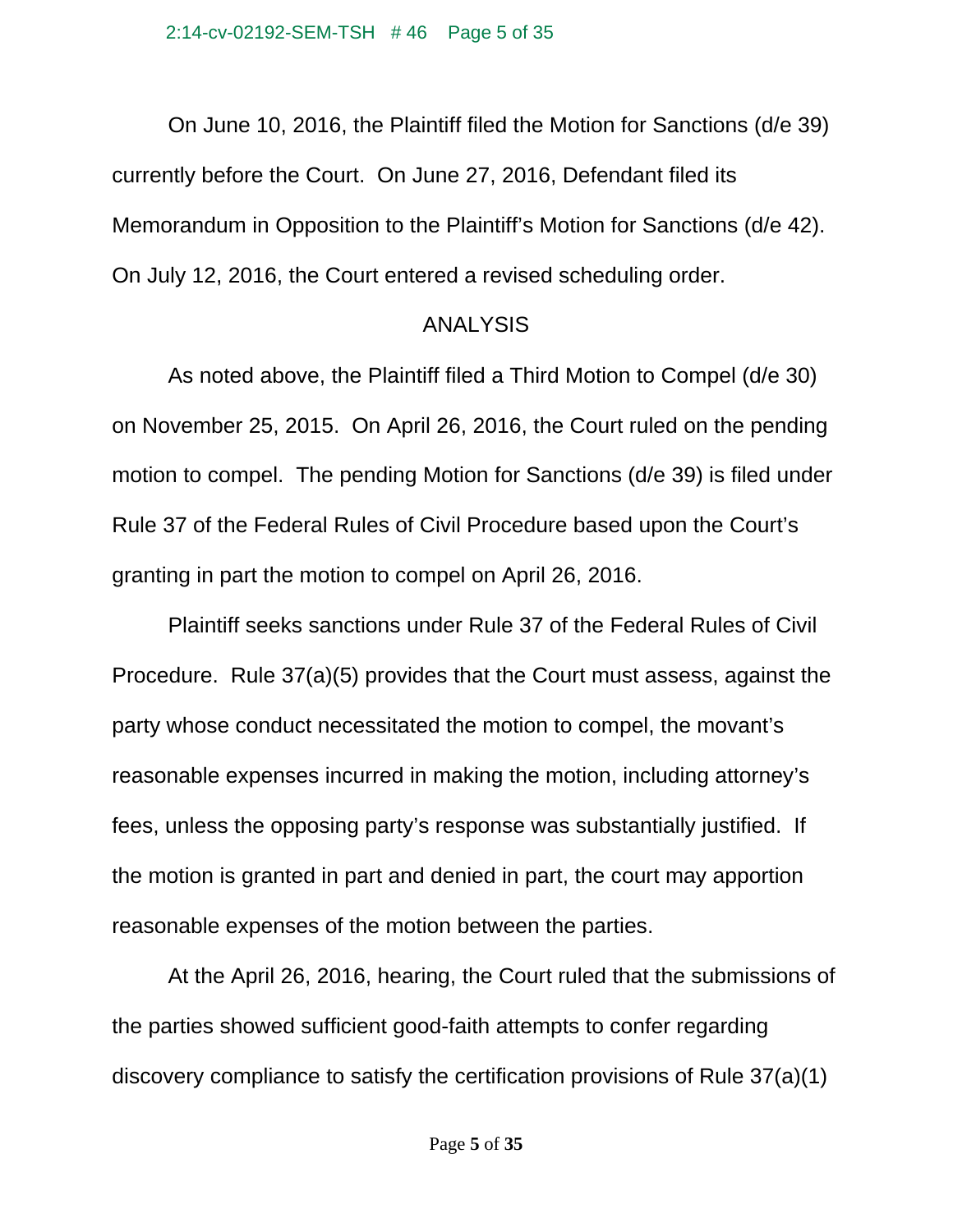(d/e 37, pg 3). At the hearing, the Court reviewed with the parties the requirements for compliance concerning Rules 33 and 34 of the Federal Rules of Civil Procedure regarding responding to interrogatories and requests for production.

The Court stated that the party responding to a Request for Production must state in writing, for each category requested, that inspection will be permitted as requested, or if the responding party rejects the request, the basis of the objection to the request. The Court noted that objections are valid only if they specifically apprise the opposing party and the Court about the nature of the otherwise non-responsive documents the responding party will not produce and that general objections made without elaboration, whether placed in a separate section or repeated by rote, are not objections at all.

 The Court indicated that a party has the obligation to seek appropriate extensions from the Court if it can't conduct a careful and thorough search for responsive documents. The Court noted that a party responding to a Rule 34 production request is under an affirmative duty to seek the information reasonably available to it from its employees or agents or subject to their control to satisfactorily answer the interrogatories or requests to produce. The requirements noted by the Court were set forth in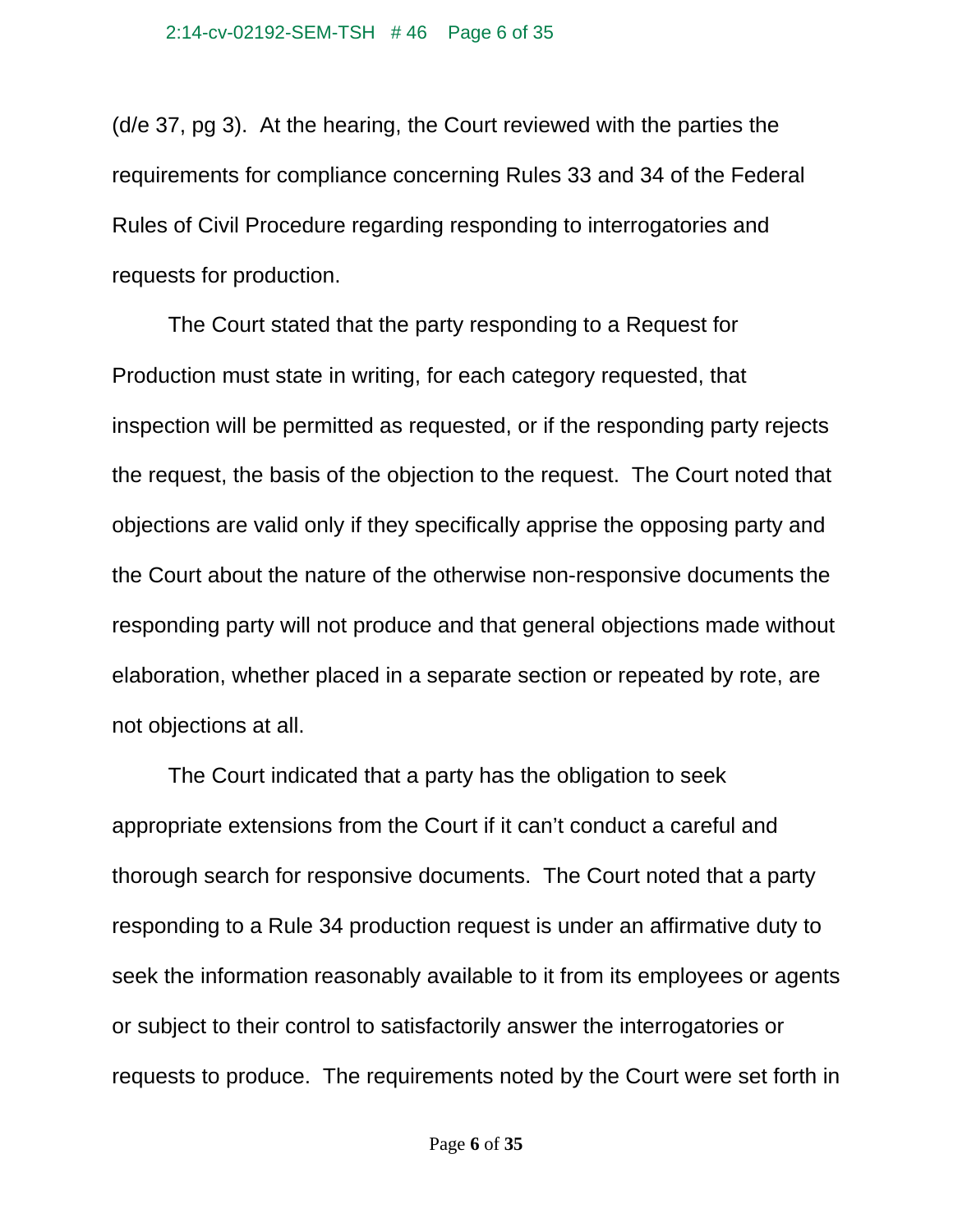Novelty, Inc. v. Mountain View Marketing, Inc., 265 F.R.D. 370, 375-376 (S.D.Ind. 2009).

 The requirements for searches for information sufficient to answer interrogatories are substantially the same as the requirements for responding to requests for production. The answers to interrogatories must be responsive, full, complete, and unevasive. The answering party cannot limit answers to matters within his or her own knowledge and ignore information available to the individual answering the interrogatory or to persons or sources under that individual's control. If an appropriate interrogatory is propounded, the answering party is required to give information available to the answering party, if any, through his attorney, investigators employed by him, or on his behalf or other agents or representative, whether personally known, to the answering party or not. If the answering party lacks the necessary information to make a full and specific answer to the interrogatory, the individual answering the interrogatory should state under oath the reason for the lack of information and should set forth in detail efforts made to obtain the information. Miller v. Doctor's General Hospital, 76 F.R.D. 136, 140 (W.D.Okla. 1977)

 The court in Fautek v. Montgomery Ward & Co., Inc., 96 F.R.D. 141 (N.D.Ill. 1982) summarized the duty of a party responding to discovery and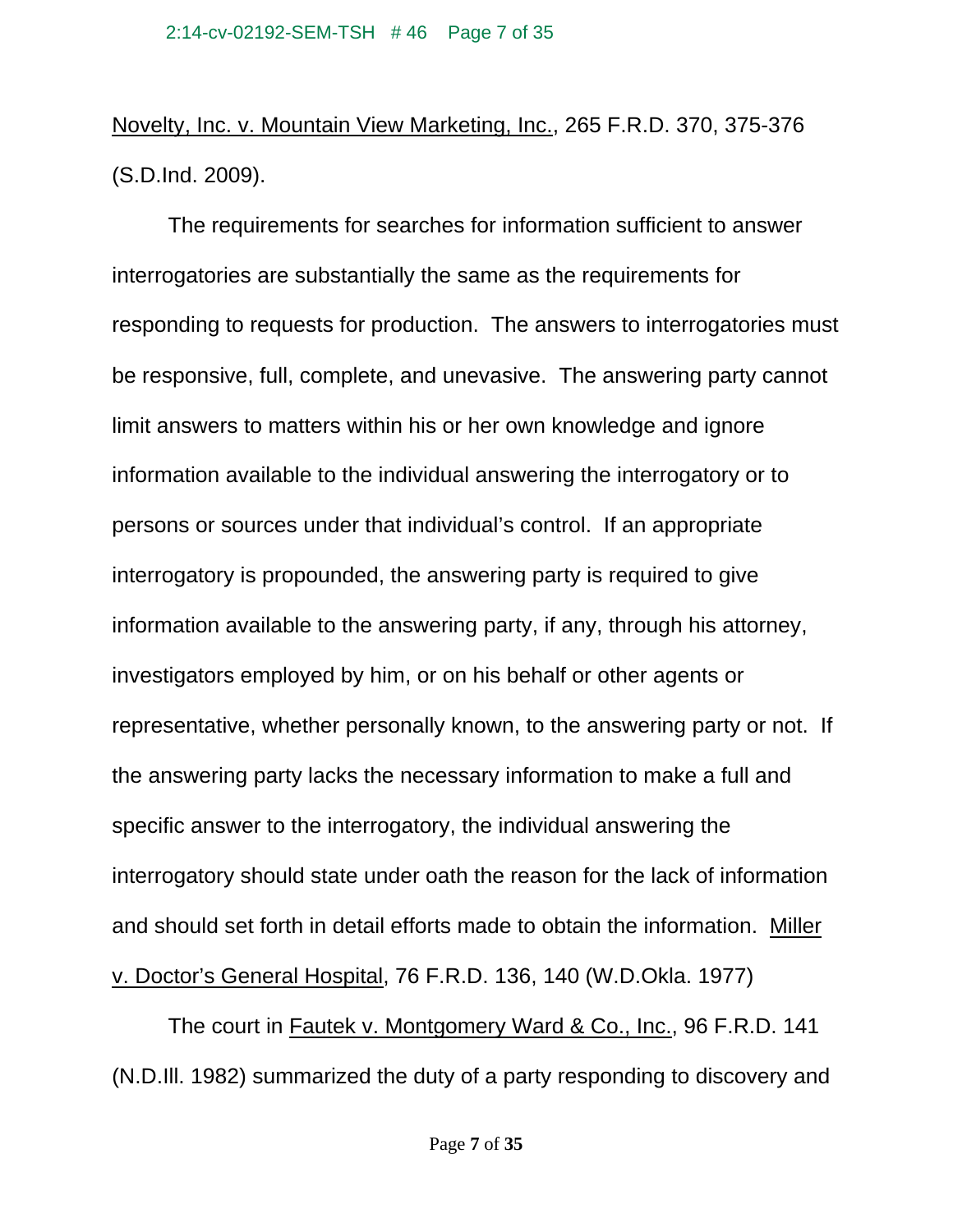the standard for imposing sanctions. The court noted as follows: . . .

[A] culpable failure to produce documents in response to a request to produce can be the basis for sanctions under Fed.R.Civ.P. 37(d). Parties are required to respond to requests to produce in a complete and accurate fashion. *(citations omitted)* This in turn requires that parties take reasonable steps to ensure that their responses to requests to produce are complete and accurate. *(citations omitted)*  Ultimate production of the material in question does not absolve a party where it has failed to produce the material in a timely fashion. *(citations omitted)* Once a failure to comply with the discovery rules is established, sanctions are appropriate; the degree of culpability is only a factor in determining the severity of the sanctions to be applied. *(citations omitted)* Thus, a failure to make discovery, even if occasioned by simple negligence, may justify the imposition of sanctions. *(citations omitted)*

Id. at pg. 145, 146.

 The record before the Court clearly shows that the Defendant either made little or no attempt to find the information or documents responsive to the Plaintiff's discovery requests or was aware of responsive information and did not want to disclose it.

Defendant Nexstar is a large publicly traded corporation whose primary business is owning and operating television stations in mid-size markets throughout the United States. Nexstar owns, operates, and programs sales and other services to over 100 separate television stations in 62 market districts in the United States. While Nexstar has a corporate headquarters, most of its actual business activities take place in television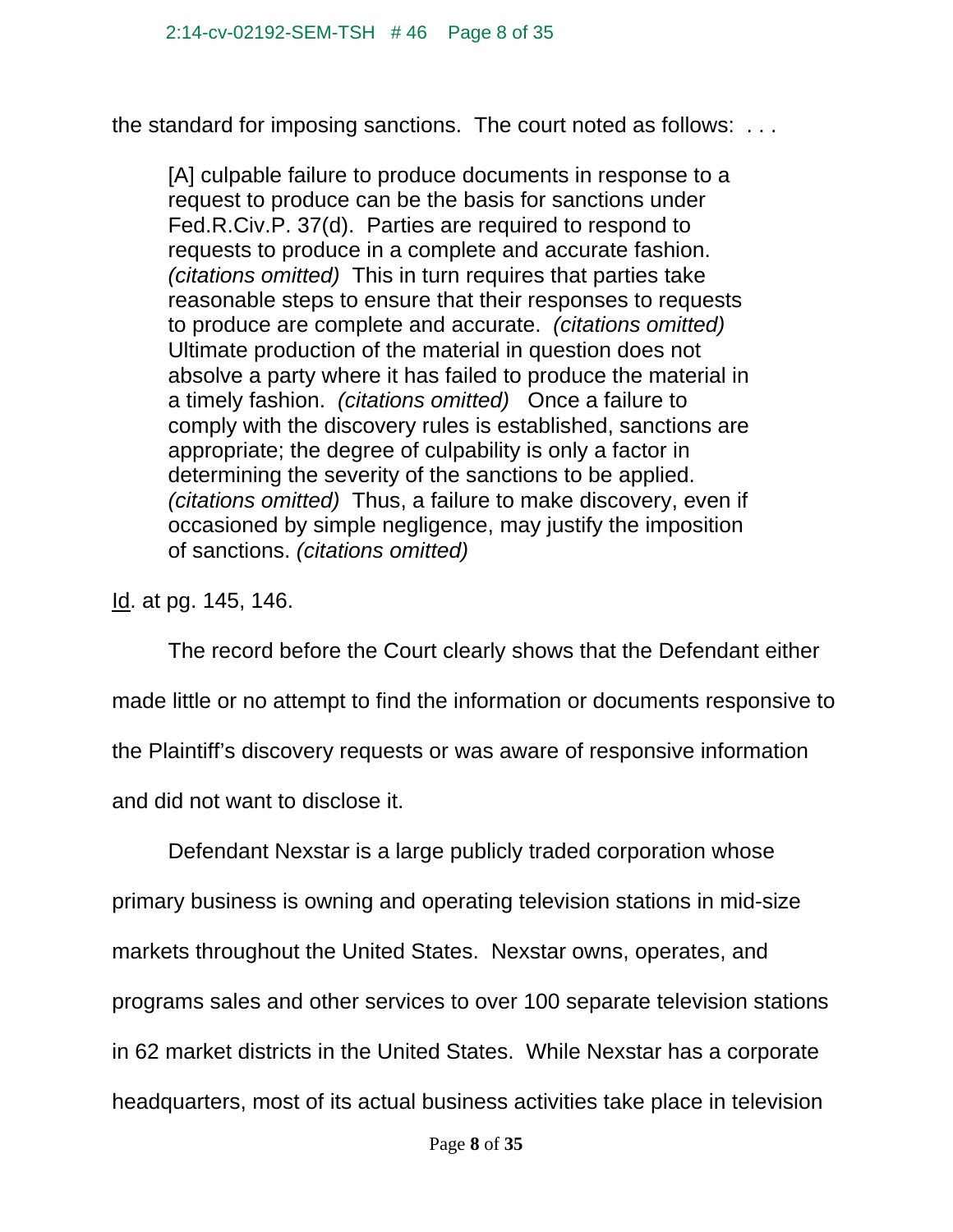#### 2:14-cv-02192-SEM-TSH # 46 Page 9 of 35

stations it owns, operates, or services. During the time at issue in this lawsuit, individual mail service at the stations that form Nexstar were not linked to the corporate servers (d/e 31, pgs 2-3).

 In Plaintiff's Requests for Production, which were the subject of the Motion to Compel for which sanctions are sought, Plaintiff asked for information concerning the formation and operation of the limited liability corporation, Performance Team, LLC, by any personnel of Nexstar Broadcasting, Inc. In its Request for Production 15 (d/e 30-4, pg 14) and Request for Production 20 (d/e 30-4, pg 17), Plaintiff asked for any documents relating or reflecting any business dealerships, or relationship between Nexstar Broadcasting, Inc. and any of the affiliate stations or personnel with or about Performance Team, LLC. The answer to both requests for production was the same. The answer given was as follows:

Performance Team, LLC was not formed and is not associated with, affiliated with, controlled by or under the control of Defendant and prior to Plaintiff's Complaint, Defendant had no knowledge of this entity whatsoever. Therefore, Defendant does not have any documents which respond to this request.

In an attempt to resolve the discovery disputes regarding the

responses to its requests for production set forth above, counsel for the

Plaintiff wrote a detailed letter to defense counsel seeking additional

responses to the interrogatories and requests to produce (d/e 30-5).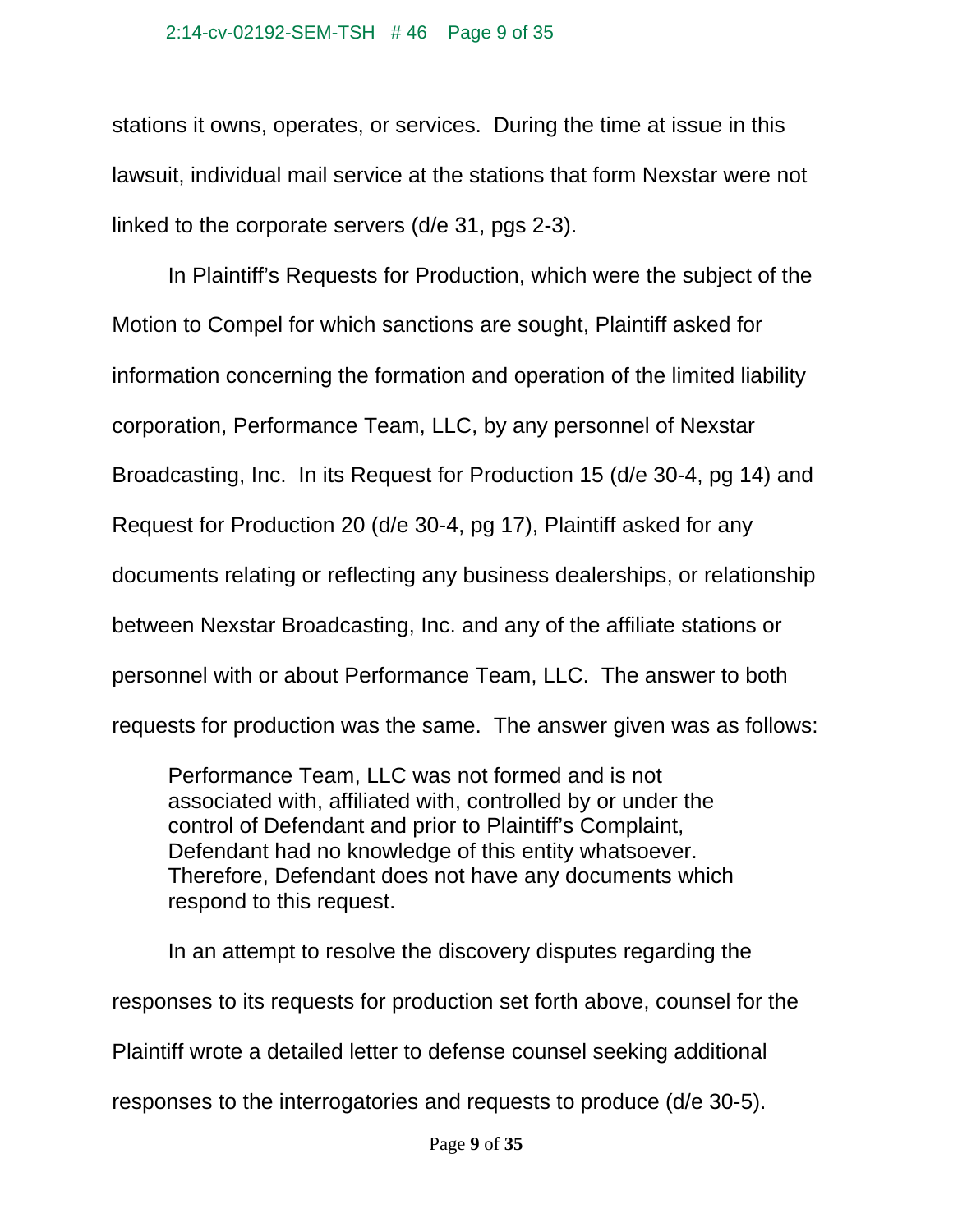Plaintiff's counsel requested responses to Requests for Production 15 and 20, and indicated that there were at least four high level Nexstar employees with knowledge of Performance Team, LLC. Plaintiff again requested the documents described in Requests for Production 15 and 20 (d/e 30-5, pgs 6, 7).

 Defense counsel sent a letter replying to each of the requests of Plaintiff's counsel for additional information which were not provided in the responses to the interrogatories and requests to produce at issue in the Motion to Compel. The response to the request for additional information concerning knowledge of Performance Team, LLC was the same for both production requests 15 and 20. The response given by the Defendant was as follows:

## **THERE WERE NO HIGH LEVEL NEXSTAR EMPLOYEES THAT HAD ANY DEALINGS WITH PERFORMANCE TEAM, LLC AND NONE THAT HAVE ANY ABILITY TO BIND THE CORPORATION.** (capitalization and bold type in original letter) (d/e 30-6, pgs 13, 14)

 The responses set forth above both share the same deficiency. They are bare factual and legal conclusions and give no indication that any attempt was made to determine whether the documents existed or were in the possession of the Defendant. Simply because the Performance Team, LLC was not formed by, or associated with, or controlled by, the Defendant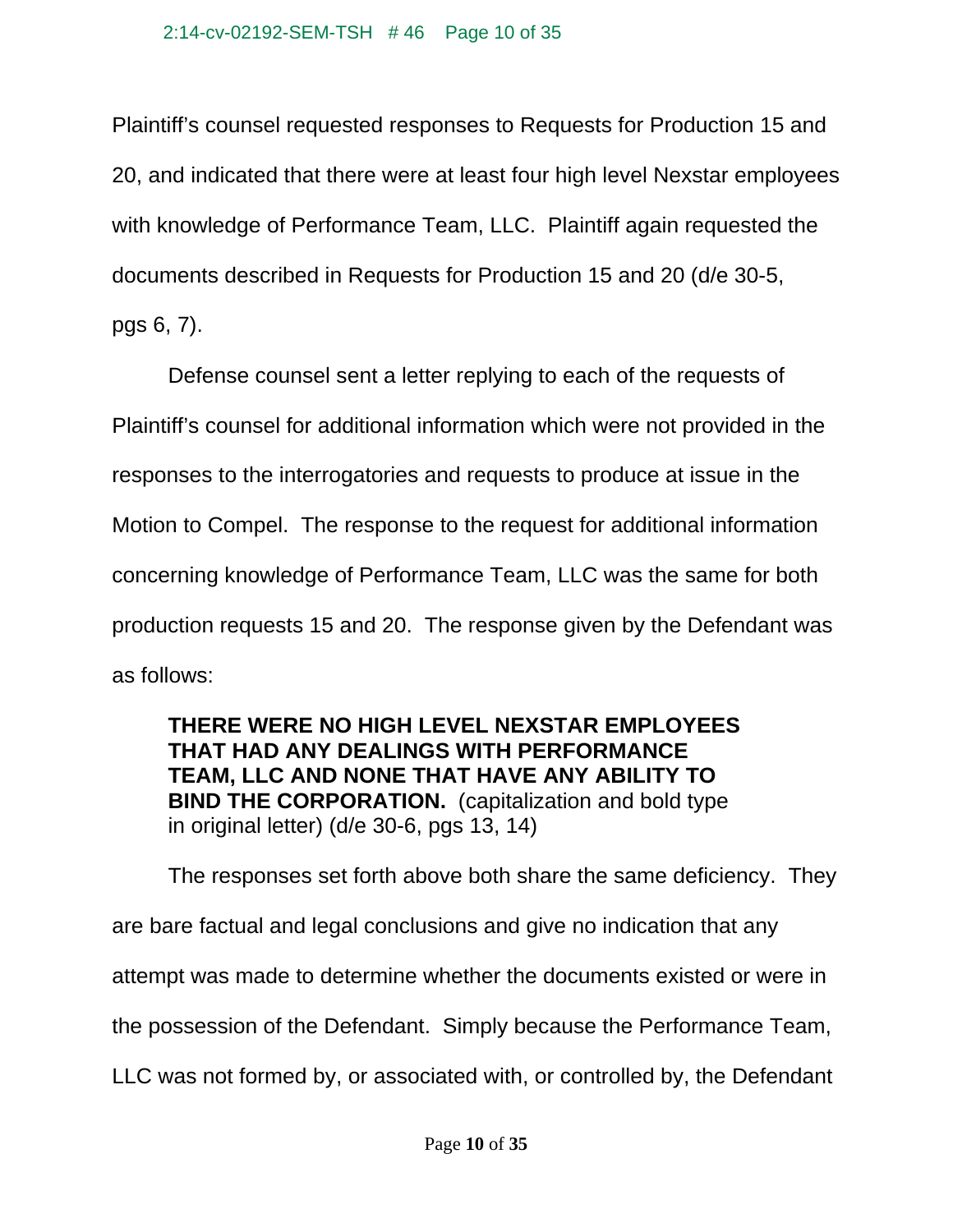does not mean the Defendant does not have documents responsive to the request for production. Likewise, the factual assertion that no "**HIGH LEVEL EMPLOYEES**" had dealings with Performance Team, LLC and the legal conclusion that employees dealing with Performance Team, LLC do not have the ability to bind the corporation, does not excuse the duty to inquire whether documents dealing with Performance Team, LLC are in the possession of the corporate Defendant. No assertion was made that the requests were unduly burdensome or overbroad.

 While the non-involvement of the corporation with Performance Team, LLC or the ability of Nexstar employees involved with Performance Team, LLC to bind Nexstar may be issues which could be asserted in a summary judgment motion or as a defense at trial, they are not issues which may be asserted to avoid valid discovery requests.

In Defendant's response to the Plaintiff's Motion for Sanctions, the Defendant asserts that the "proportionality" requirements in the recent amendments to Rule 26 instruct the Court to take into consideration the importance of the issues at stake in the action, the amount in controversy, the parties relative access to relevant information, the parties resources, and the importance of the discovery, in resolving the issues in the case,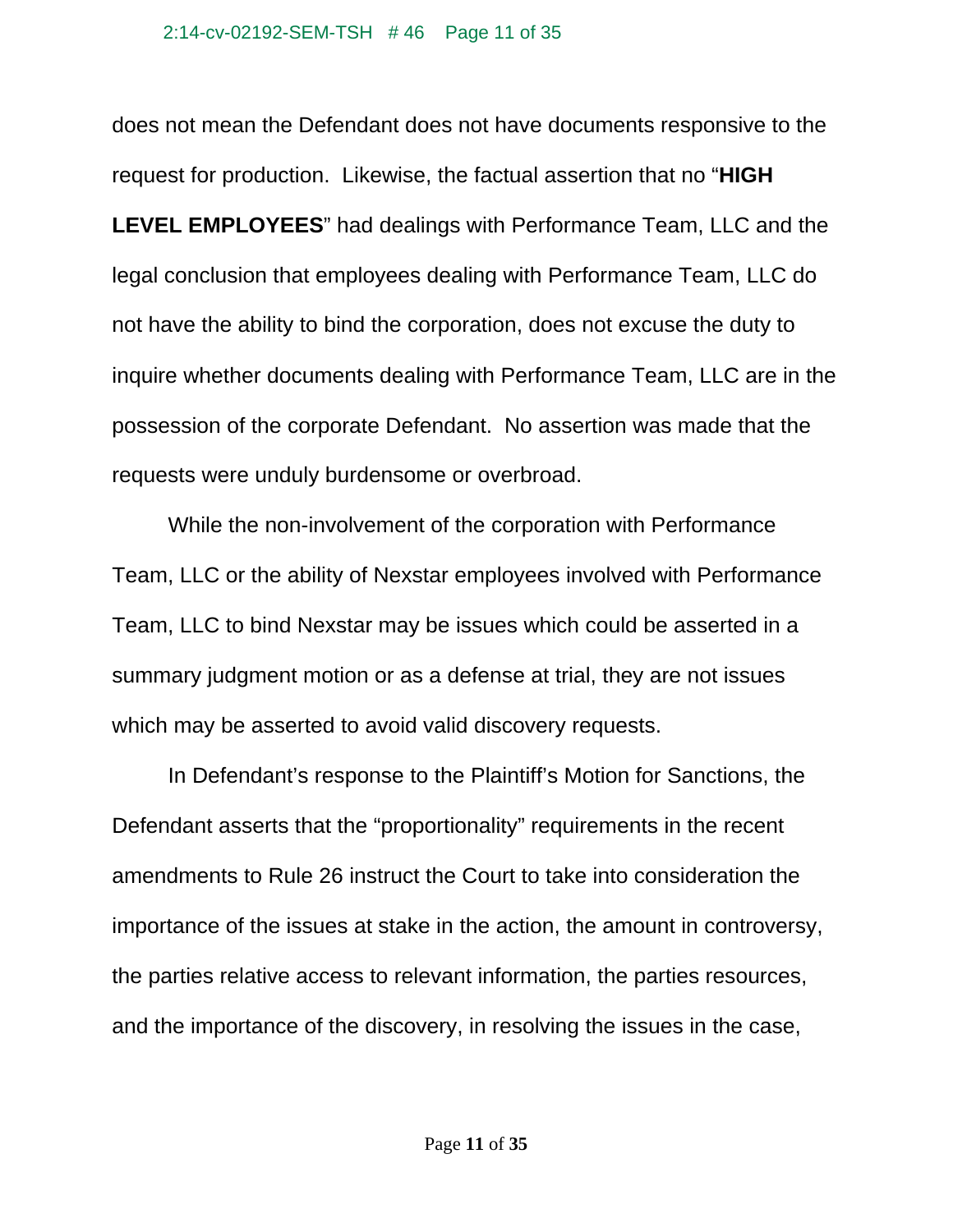#### 2:14-cv-02192-SEM-TSH # 46 Page 12 of 35

and whether the burden or expense of the proposed discovery outweighs its likely benefit (d/e 42, pg 3).

The Defendant then argues that "this case is in essence a relatively simple breach of contract case". The Court disagrees.

First, the Plaintiff's Complaint asserts claims for conversion, quantum meruit, and a copyright infringement, in addition to the breach of contract claim contained in Count I of the Complaint. Second, there was no hint of the issue of proportionality of discovery raised by the Defendant's response to Requests for Production 15 and 20. In Defendant's brief in opposition to Plaintiff's Motion for Sanctions, the Defendant argues that the activities of two Springfield, Missouri, employees of the Defendant, Helen Agnew and Stacy Boysen-Krauck, who had dealings with the Plaintiff through the entity of Performance Team, LLC, had nothing at all to do with Nexstar Broadcasting, Inc., which neither ratified or authorized any conduct by these employees (d/e 42, pg 4). Defendant claims that discovery regarding these two employees is not necessary because this is a "relatively straightforward breach of contract case" and the Plaintiff should not insist on discovery which seems to be based on the contention that some dealings it had with employees of Nexstar Broadcasting station in Springfield, Missouri, is somehow the action of Nexstar Broadcasting, Inc.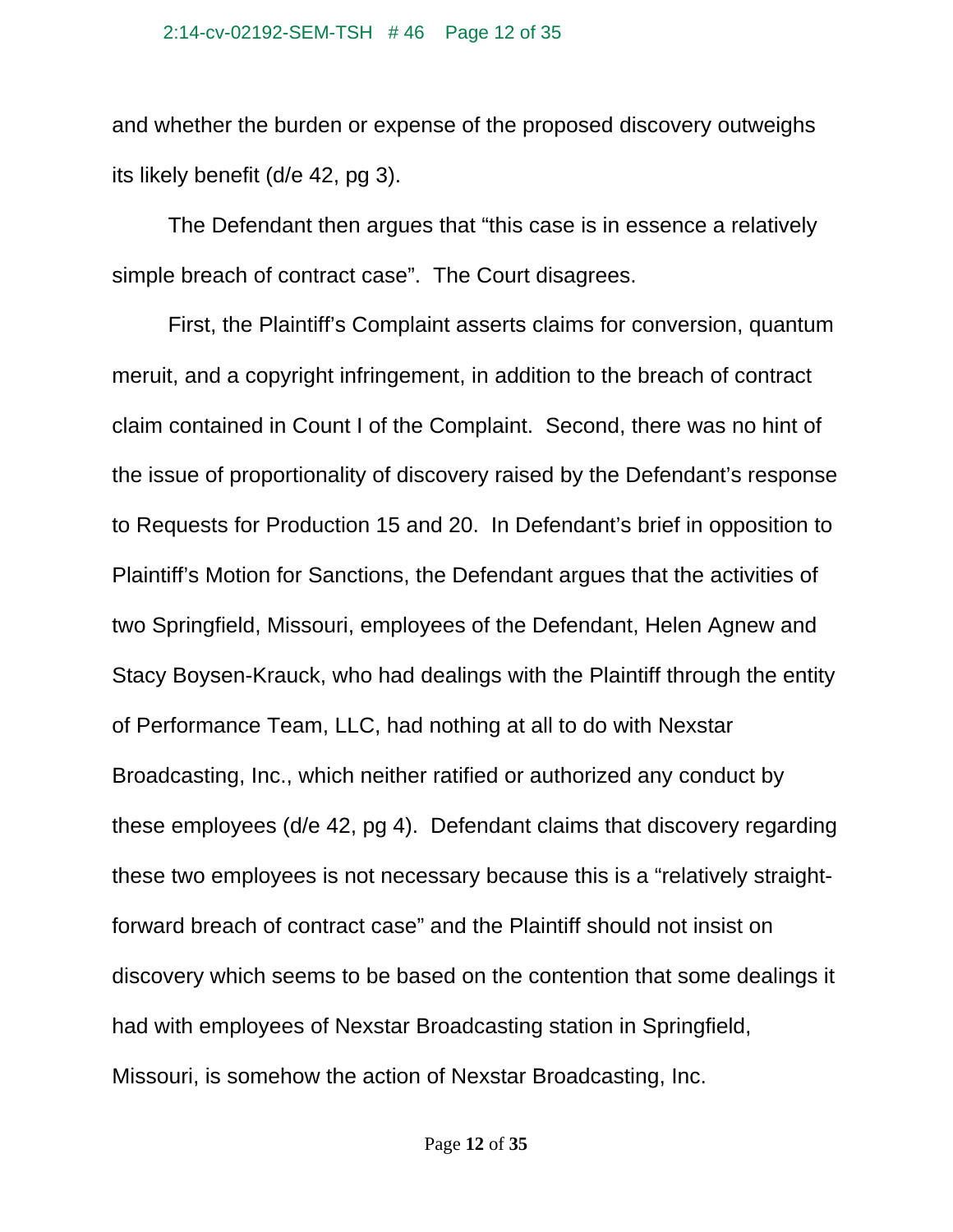These assertions differ greatly from the position taken by Defendant when opposing the Motion to Compel which was granted by the Court. In the Defendant's response to the Plaintiff's Motion to Compel (d/e 31), Defendant's counsel asserted, with regard to the employees of the Nexstar station in Springfield, Missouri, that the legal authority of those employees had nothing to do with discovery, but was an issue to be determined when ruling on the merits of the case. Specifically, with regard to the authority of the Nexstar employees to bind the corporation, Defendant's counsel stated as follows: "While this may be an issue the Court will have to determine at some point during the course of this litigation, it is inappropriate to ask for that determination to be made in the context of the Motion to Compel. The corporate employees' ability to bind the corporation that employs them can be a complex issue, both from a factual and legal standpoint." (d/e 31, pg 4). The Court agrees, in the context of this litigation, that determination regarding the apparent authority of the employees of the Defendant can be a complex issue. The purpose of discovery is not to determine that issue, but to permit the parties to obtain facts which are necessary to make the determination. Defendant's objections to Requests for Production 15 and 20 stated above are based clearly upon only the legal theory asserted in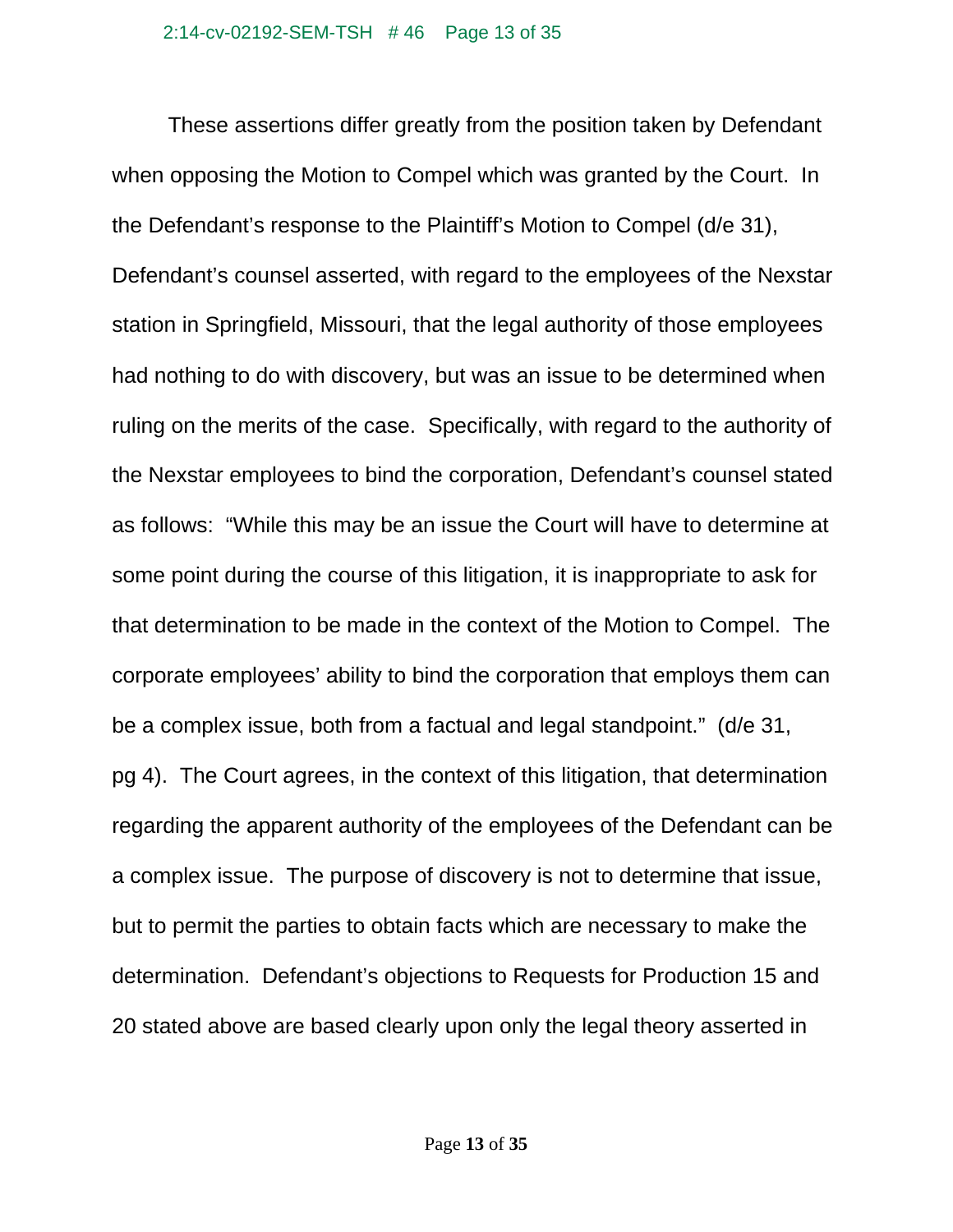the Defendant's defense on the merits and not the inquiry for evidence which is necessary to determine that legal issue on the merits.

The Defendant's answer to paragraph 21 of Plaintiff's Request to Produce shows a continuation of the same type of answer. Request for Production 21 requested all documents relating to or reflecting all dealings of the Defendant, and any affiliate stations or personnel, with Blue Host and Red Crow Marketing. Defendant's response was as follows:

Defendant has no knowledge of these entities; therefore, Defendant does not have any documents with which to respond to this request.

Again, the answer reflects no search for documents, only the bald assertion that because the Defendant does not know of the entity, it has no documents mentioning Blue Host or Red Crow Marketing.

Based upon the exhibits to the Motion for Sanctions and the Memorandum in Opposition to the Plaintiff's Motion for Sanctions, it is apparent that Defendant had in its possession documents responsive to Plaintiff's Request for Production of Documents requested above at the time that it made the non-responsive assertions of fact and legal theory to Requests for Production 15, 20, and 21 discussed above.

A review of the exhibits mentioned above show the Defendant had in its possession emails of its former employee Helen Agnew which indicated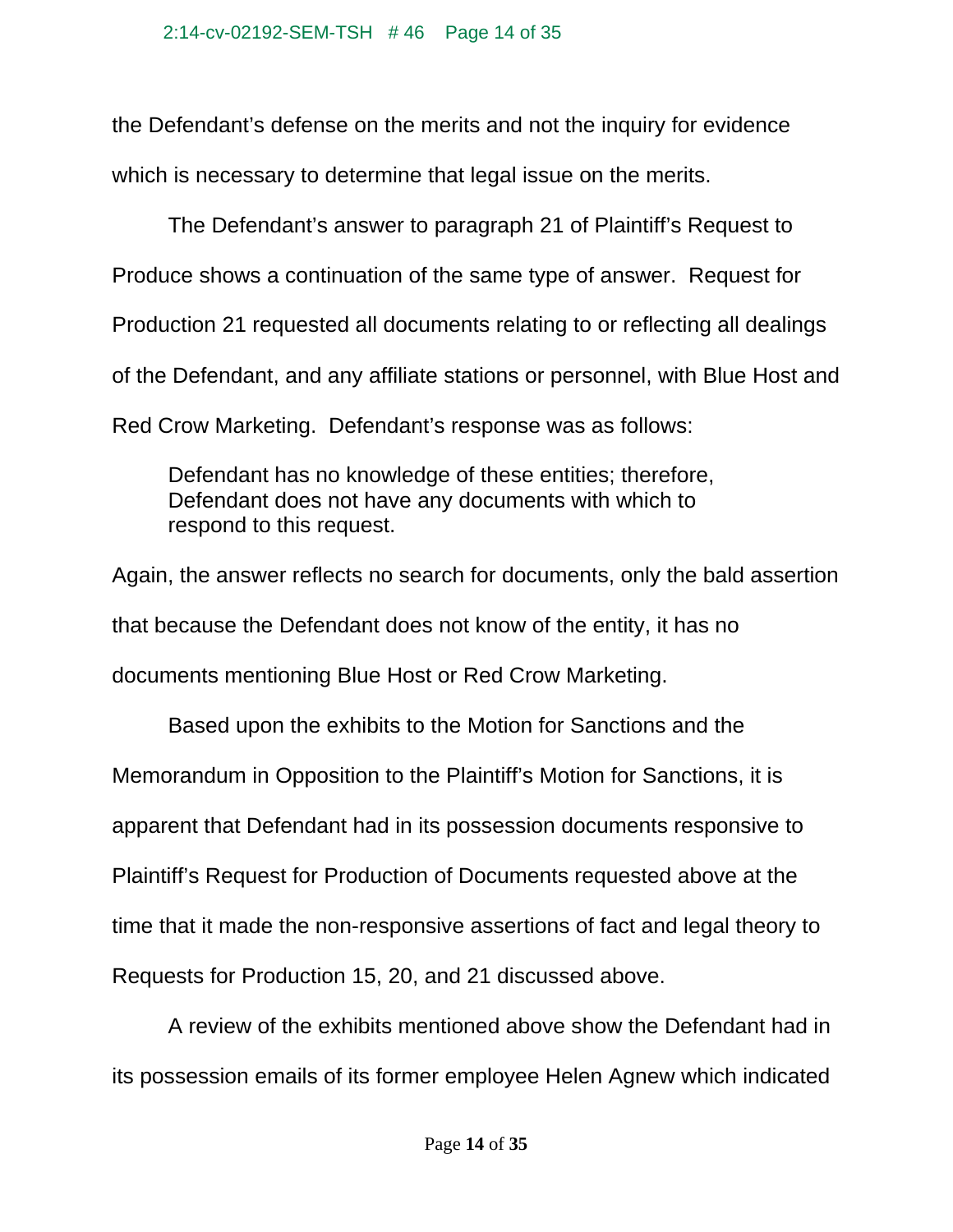that she received the Certificate of Organization and Articles of Incorporation for Performance Team, LLC, as well as a draft operating agreement for that entity (d/e 42, pg 13) (d/e 42-17, pg 1). Likewise, it is obvious from documents produced after the Motion to Compel was granted that Defendant had other documents which were responsive to the requests to produce discussed above.

As noted in the factual summary above, the responses to the interrogatories and requests for production at issue in the Motion to Compel and this Motion for Sanctions were served on the Defendant on August 14, 2015 (d/e 23). The discovery responses were signed by Nexstar employee Brian Jones.

After the Court granted the Motion to Compel, Defendant produced, among other responsive documents, an eight-page Incident Investigation Report dated July 23, 2014 dealing with the termination of Nexstar employee Helen Agnew (d/e 40-18, pgs 2-10). The Incident Investigation Report was sent with an email from Nexstar's then Associate Counsel and Human Resources Director (d/e 40-18, pg 11). Brian Jones, the Nexstar employee who signed both the answers to interrogatories and the response to request for production at issue in this case, was copied on the email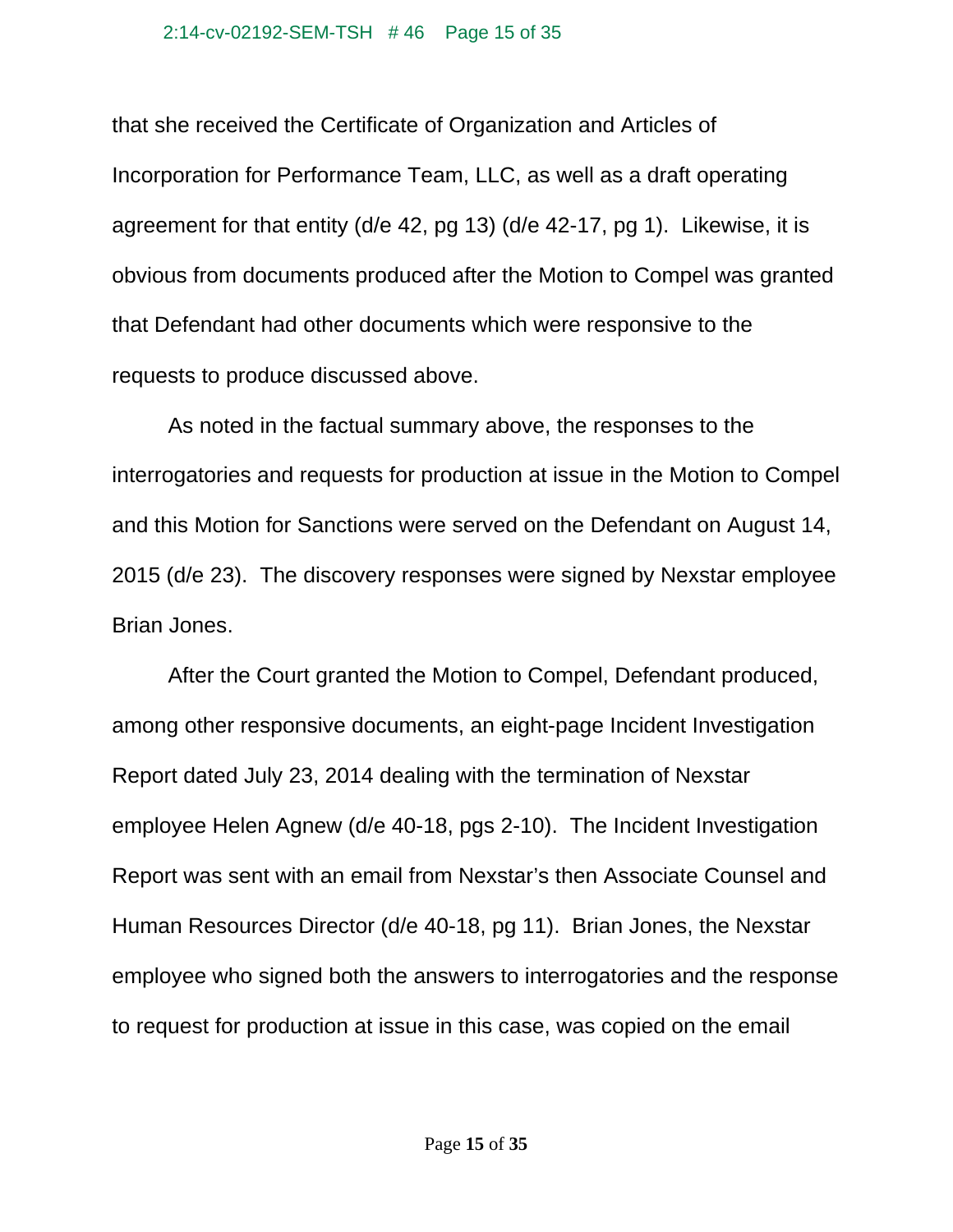which transmitted the Incident Investigation Report. The report is clearly responsive to the document production requests cited above.

The report notes that Nexstar employee Helen Agnew used her Nexstar email to communicate with the Plaintiff regarding her private business project and in numerous communications seemed to imply that Nexstar corporate sanctioned her joint venture and would be rolling out Agnew's product company-wide (d/e 40-18, pg 2). The report indicates that it appears Agnew engaged in development and promotion of her business during Nexstar's normal business hours (d/e 40-18, pg 2).

The report also concludes that a Power Point presentation developed by Agnew to promote her business gives the impression that her business is a Nexstar project (d/e 40-18, pg 4). The report noted that another document also gives the impression that Agnew's business is a Nexstar project (d/e 40-18, pg 4). The report also indicates that Agnew disclosed to Nexstar her interest in Performance Team, LLC and another business in 2011, and represented that her activities were not in conflict with Nexstar. Station General Manager Mark Gordon acknowledged there was no conflict (d/e 40-18, pg 8). The report also gives details regarding Nexstar's employee's dealings with Red Crow Marketing and the introduction of Red Crow Marketing representatives to the Plaintiff. These communications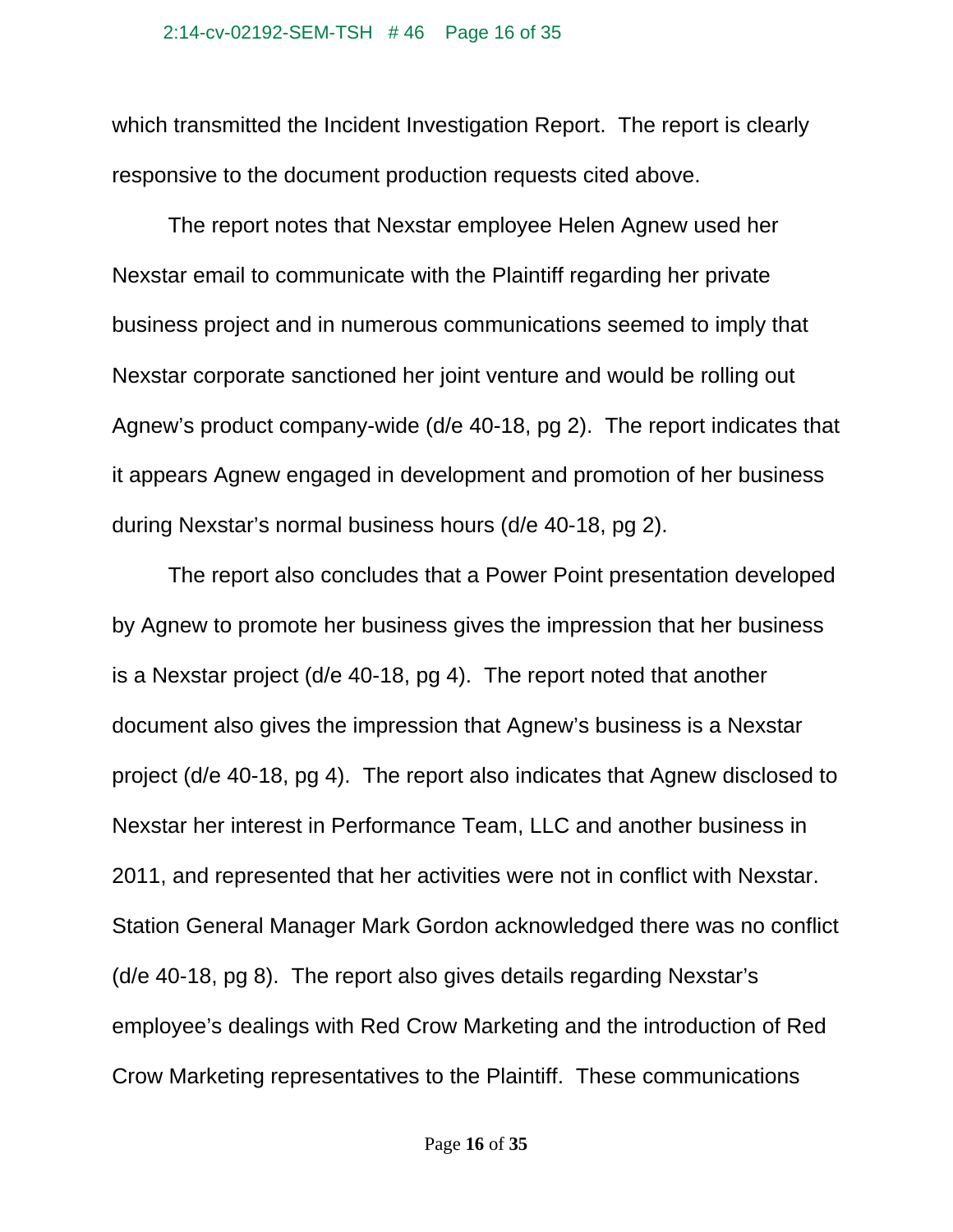with the Plaintiff were made using Nexstar email accounts (d/e 40-18, pg 2). This information was responsive to the request for production.

The Incident Investigation Report had been prepared almost a year before Brian Jones signed the answers to interrogatories and the responses to requests for production, and a copy of the Incident Investigation Report appears to have been sent to Jones at that time (d/e 40-18, pg 1). These facts clearly support the inference that no search was done for materials which were responsive to the requests for production of documents or that the Defendant did not want to produce the documents which contained information which did not support its factual and legal assertions in the answers to Requests for Production 15, 20, and 21. These facts clearly show, at least, that the responses to the requests for production discussed above were negligent and could support an inference that the failure to properly respond to the discovery requests or conduct a search may have been done in bad faith. Either inference is sufficient to warrant sanctions.

The Defendant urges that the Court apply the formulation developed by the Sixth Circuit in Freeland v. Amigo, 103 F.3d 1271, 1277 ( $6<sup>th</sup>$  Cir. 1997), to determine whether sanctions are warranted. The four factor test applied in Freeland involved a review of a court administering a sanction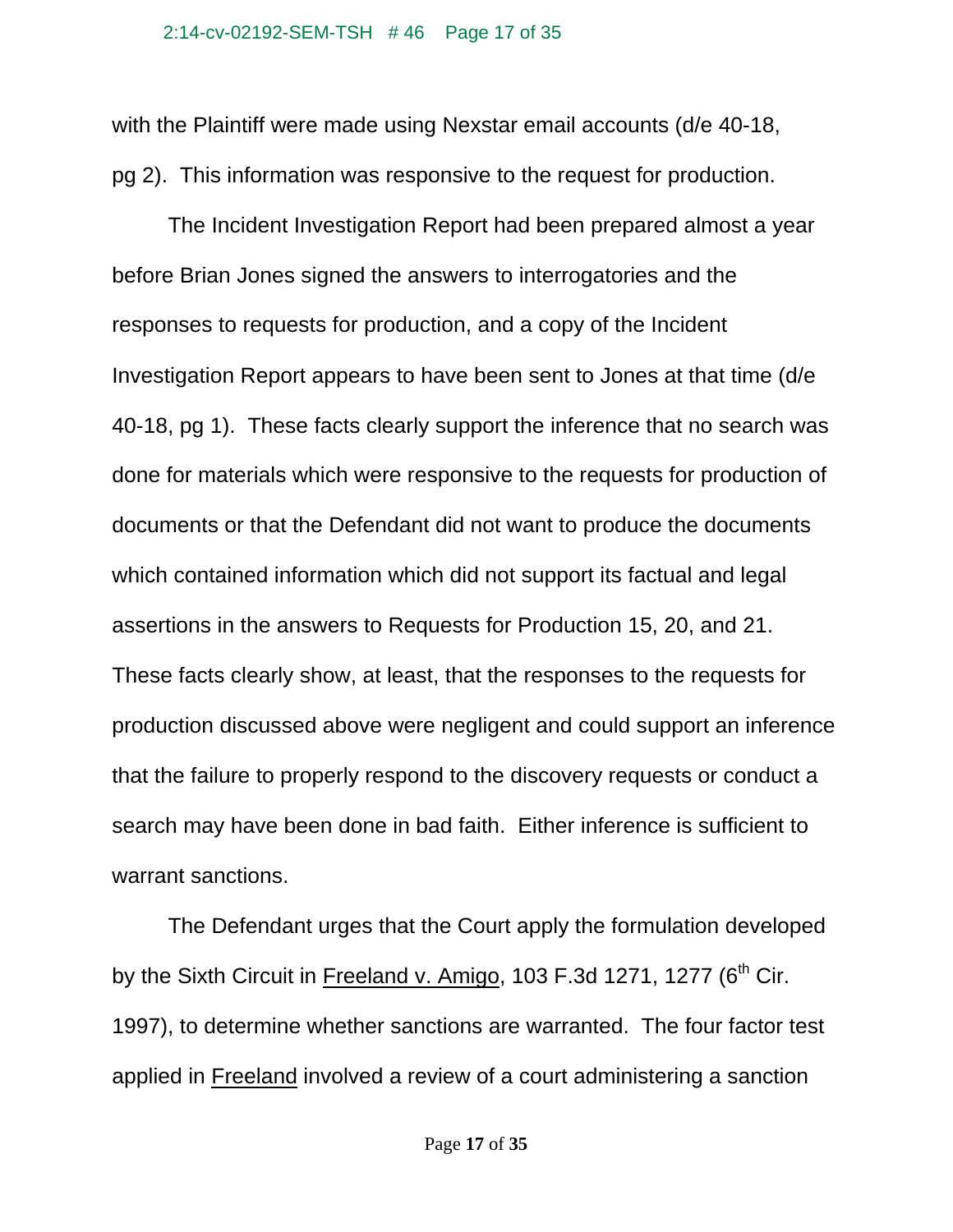which resulted in dismissal of the case. In Freeland, the court imposed a discovery sanction precluding the use of the plaintiff's expert witness which resulted in dismissal with prejudice of the case for failure to comply with the discovery cut-off date, even though the defendant had agreed to depose two of the plaintiff's experts after discovery cut off. This case does not involve the draconian sanction of dismissal with prejudice. The Plaintiff does not request such a sanction and requests only the attorney's fees incurred by the necessity of filing the motion to compel to assure proper discovery responses. In the decision in Maynard v. Nygren, 332 F.3d 462  $(7<sup>th</sup>$  Cir. 2003), the Seventh Circuit noted that it reviews discovery sanctions for abuse of discretion standard. The Seventh Circuit held that there must be clear and convincing evidence before a court invokes the "draconian" sanction of dismissal of the case. Id. at 467. The court went on to note that there must be clear and convincing evidence of willfulness, bad faith, or fault before dismissing the case as a discovery sanction. Id. at 468. The court also noted that other non-dismissal sanctions are generally permissible even without clear and convincing evidence. Id. at 469.

The deficiencies with Defendant's responses to interrogatories and Requests for Production 15, 20, and 21, stated above also apply to other answers to the discovery requested by the Plaintiff. For instance, Plaintiff's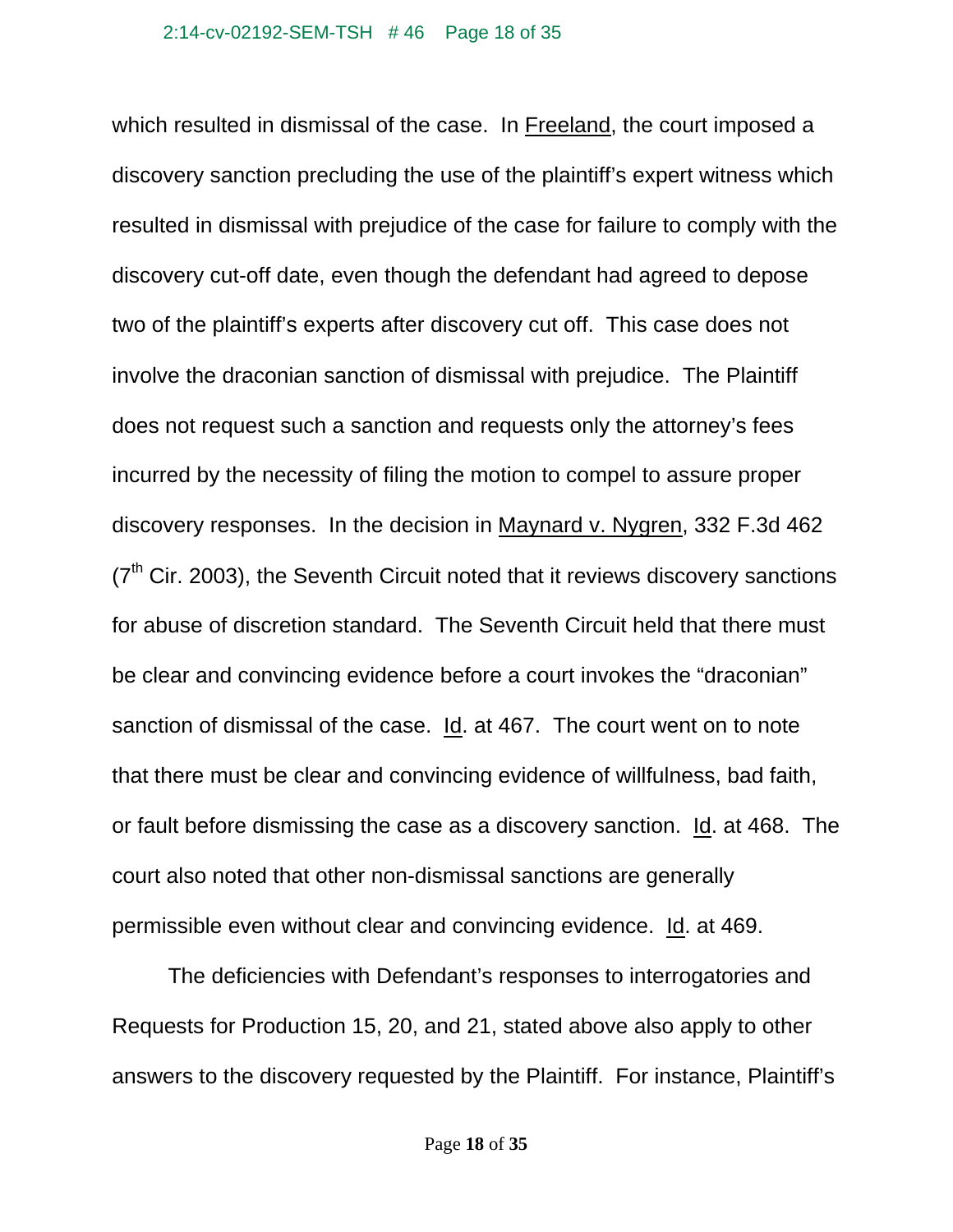Interrogatory 21 requested that the Defendant identify any documents relevant to any aspects of the lawsuit which had been lost, misplaced, or destroyed and requests identification of the document, describe how it was lost, misplaced, or destroyed. The Defendant's answer was as follows:

As a matter of practice, Defendant does not require employees (corporate or station level) to save files and data to a central location. Each Individual corporate employee may determine whether to save information to the corporate servers or their individual computer hard drive. At the station level, no local file servers are connected to the corporate servers and station level employees may determine whether to save information to a local server or their individual computer hard drive. All individual computers are wiped and repurposed upon the departure of any employee. With respect to electronic communications, Defendant's online email mailboxes are configured to retain deleted information for fourteen days (unless subject to a litigation hold). In addition, each user has the ability to remove or delete any of his or her own emails from the system. Defendant does not save electronic data created by former employees. Due to the passage of time between the termination date of the contract with plaintiff and the present date, the Defendant has undergone numerous changes to its information technology systems which renders older data inaccessible.

The form of the answer indicates that Defendant's answer is based

upon "a matter of practice" and did not involve any effort to ascertain a

specific answer to the interrogatory. The answer discloses no attempt to

find out if any relevant documents had been lost, misplaced, or destroyed.

Substantially the same answer was made to Requests for Production

5, 6, 12, 17, and 24. Some of those responses, in addition to the answer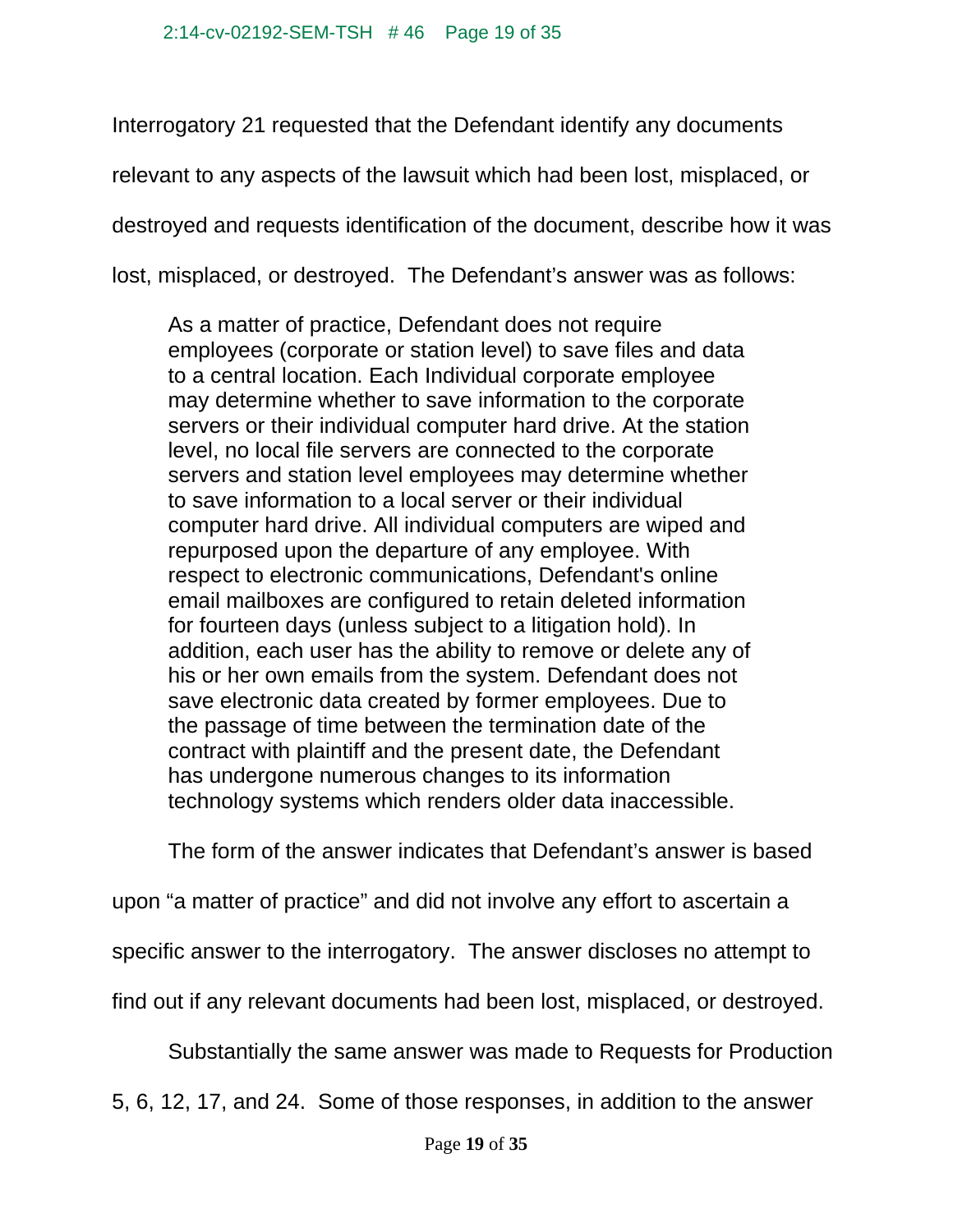stated above, added conclusory allegations about burden or cost. Again, the answers to the specific requests for production were non-responsive in that there was no indication any search was made to determine whether responsive documents existed. The fact that the Defendant may have been inconvenienced by making individual inquiries for specific radio stations does not excuse the use of a boilerplate answer which discloses no attempt to determine whether the information exists and only recites things that are done "as a matter of practice". The documents described above with regard to Requests for Production 15, 20, and 21 indicate that a search made after the Court granted the Motion to Compel yielded documents which were not previously produced.

The Plaintiff indicates that 238 Word documents, spreadsheets, emails, image files, and Power Point presentations were submitted along with supplemental answers and responses to discovery requests after the Court granted the Motion to Compel (d/e 40, pg 5).

The Court finds that the responses and objections made by the Defendant to the interrogatories and requests to produce before the Court at the Motion to Compel hearing were not justified for requests to compel discovery which the Court granted in total or in part.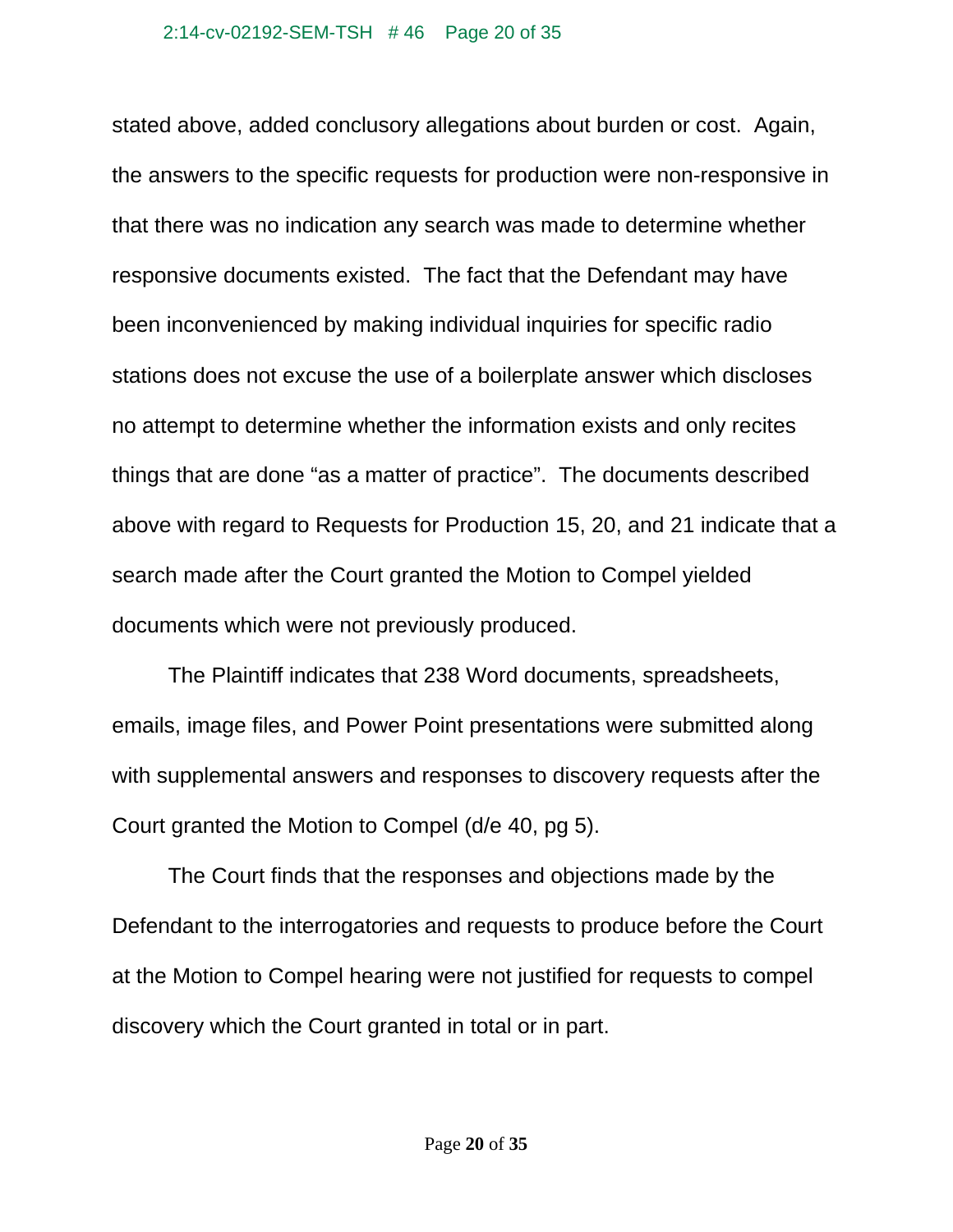## PREPARATION OF PRIVILEGE LOG

 In its Motion for Sanctions, the Plaintiff requests sanctions because the Defendant did not provide a "discovery log" (d/e 40, pg 14). From the text of Plaintiff's motion, it is apparent that Plaintiff is referring to the submission of a privilege log for information withheld by the Defendant on the basis of attorney client privilege, or attorney client work product, or both. In its response to Plaintiff's Request for Production 3, the Defendant asserted attorney client privilege and attorney work product privilege (d/e 30-4, pg 6). In its response to Request for Production 4, the Defendant asserted attorney client privilege (d/e 30-4, pg 7).

In its response to Plaintiff's motion, Defendant asserts that "if a privilege log is an essential element in discovery, the Defendant is still awaiting a privilege log from the Plaintiff, who never provided one either". Defendant does not specify whether the Plaintiff has asserted attorney client privilege in response to discovery sought by the Defendant. If no attorney client privilege or other privilege is asserted, there is no requirement for production of a privilege log.

The Defendant argues that a privilege log is not required by Rule 26(b)(5)(A)(ii). That Rule requires that, upon the assertion of privilege, a party withholding information based on privilege, must describe the nature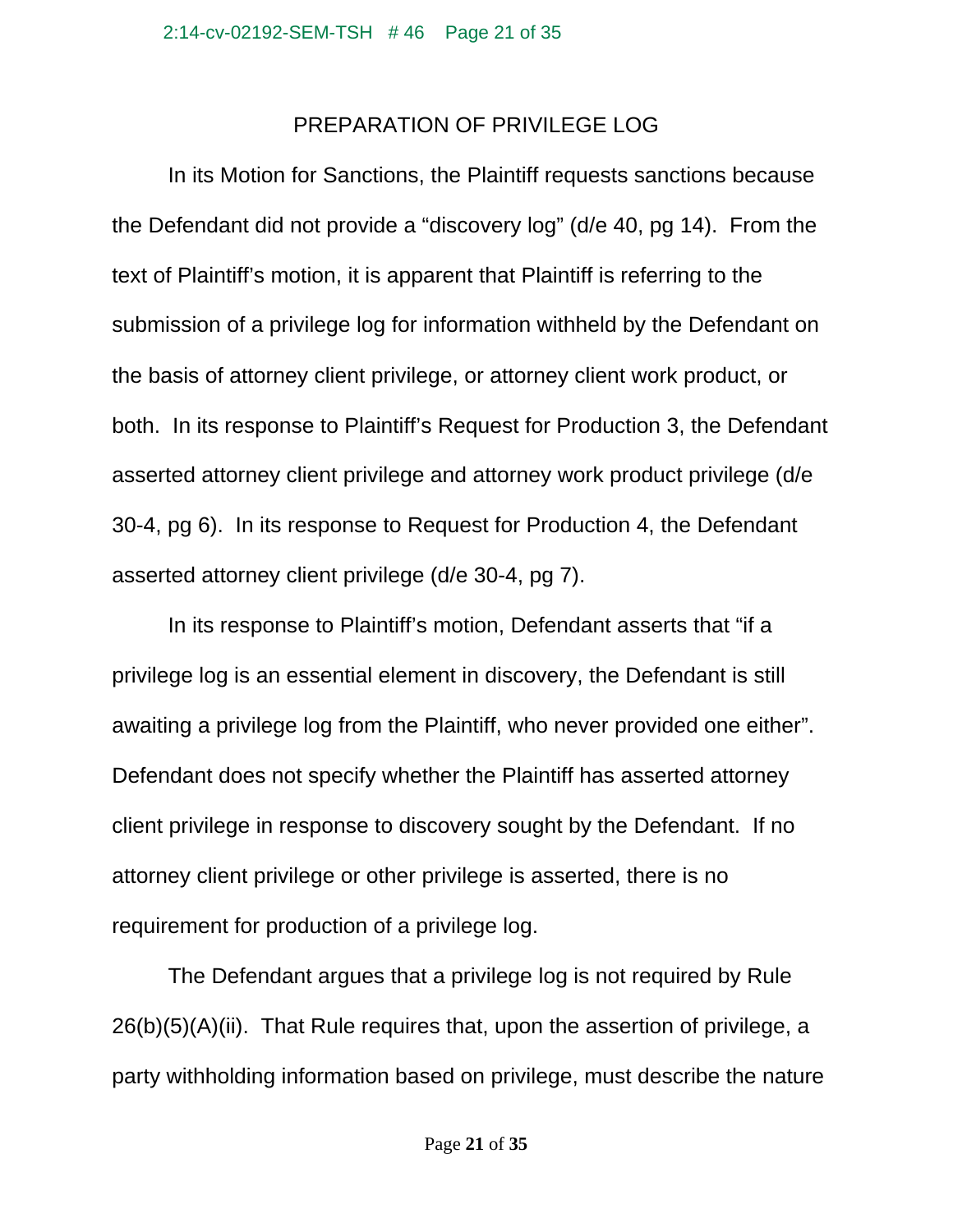of the documents, communications, or tangible things not produced, and do so in a manner that, without revealing the privileged information, enables the other parties to assess the claim. While Rule 26 does not specifically refer to a privilege log, compliance with Rule 26 is normally done through the submission of a privilege log.

 When ruling on the Plaintiff's Motion to Compel regarding its Request for Production 4, the Court ordered that a log should be kept if there are any documents withheld on the basis of attorney client privilege and made the same ruling with respect to Request for Production 4, with the exception of communication between the existing counsel and the Defendant. The Court twice ordered the Defendant to prepare privilege logs for materials withheld on the basis of attorney client privilege (d/e 37, pgs 10, 11).

 Rather than preparing a privilege log as ordered by the Court, the Defendant transmitted to the Plaintiff redacted emails containing the date of the email, the person sending the email, and the names of the recipients of the email and the "In re:" line generally describing the subject matter of the email.

 The assertion of attorney client privilege or attorney work product privilege is typically met through the creation of a privilege log that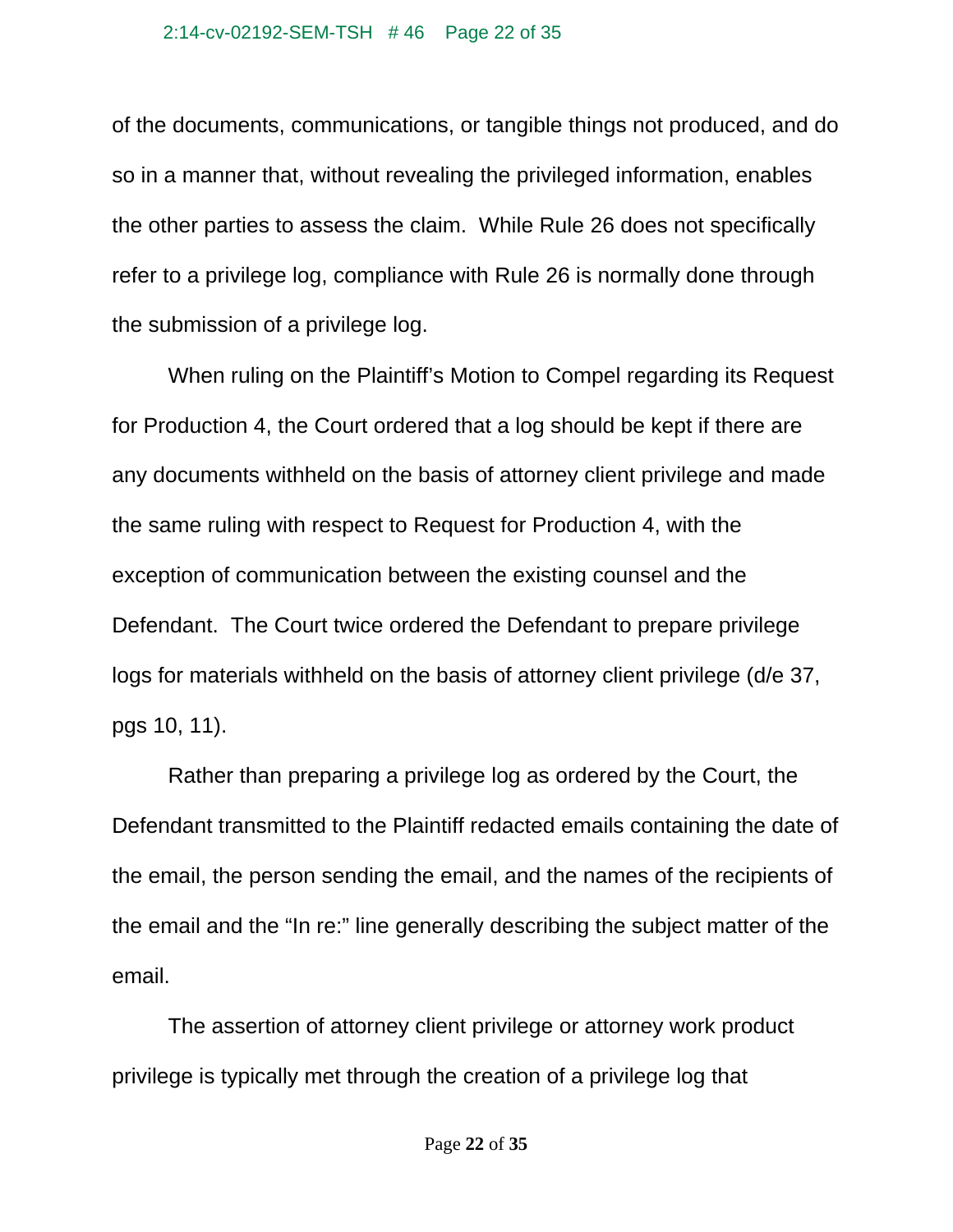"particularly and clearly sets forth the specific grounds for asserting privilege or protection" as to each item. Cunningham v. Smithkline Beecham, 255 F.R.D. 474, 480 (N.D.Ind. 2009). An attorney asserting privilege must timely support that claim with a "privilege log" which describes the nature of each document being withheld. Hobley v. Burge, 433 F.3d 946, 947 ( $7<sup>th</sup>$  Cir. 2006). It is necessary that the privilege log specifically state the privilege which is asserted. Here, the Defendant has asserted both attorney client privilege and attorney work product privilege.

 It is impossible for the Court to tell whether the redacted emails contain sufficient information for the Plaintiff to assess the validity of the claim of privilege.

 The Court ordered the Defendant to prepare a privilege log in order to ensure that the Plaintiff would have sufficient information to assess any assertion of privilege made by the Defendant. The Defendant is ordered to produce privilege logs as ordered by the Court, for each document withheld on the basis of attorney client privilege or attorney work product privilege, with an exception for communication with counsel of record, stating the following:

- 1) The privilege asserted;
- 2) A general description of the document by type (e.g. letter,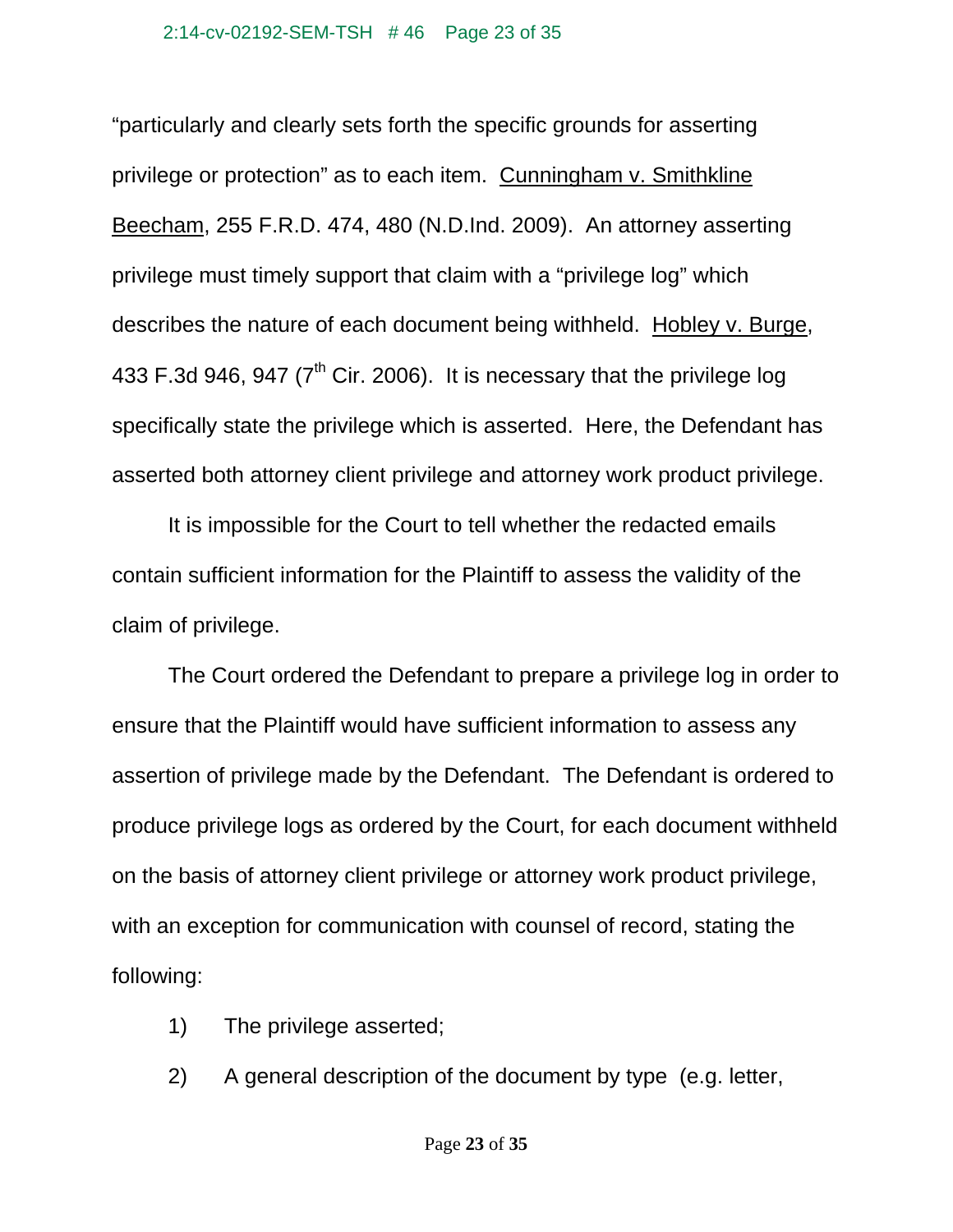memorandum, report);

3) The date of the document;

4) A general of the subject matter of the document;

 5) The name and job title of the author or originator of the document; and,

 6) The name of the person who received a copy of the document and their affiliation with the Defendant.

These privilege logs must be submitted to the Plaintiff within twentyone (21) days of the entry of this Opinion and Order.

## SPOLIATION OF EVIDENCE LOCATED ON TODD HARTSELL'S COMPUTER

 The Plaintiff previously filed a Motion for Sanctions Due to Spoliation of Evidence (d/e 25) and Brief in Support of that motion (d/e 26). The Plaintiff in its interrogatories to Defendant asked Defendant to identify each communication between Defendant's employee, Todd Hartsell, and any other employees in the Monroe, Louisiana, market from January 3, 2013 to February 28, 2013, which regarded a specific product and/or the Plaintiff. (Plaintiff's Interrogatory 22, d/e 30-3, pg 17). In response to that interrogatory, the Defendant indicated that Hartsell's computer was reimaged in November or December 2014 and Hartsell lost all documents and data saved by him on his computer's hard drive during the re-imaging.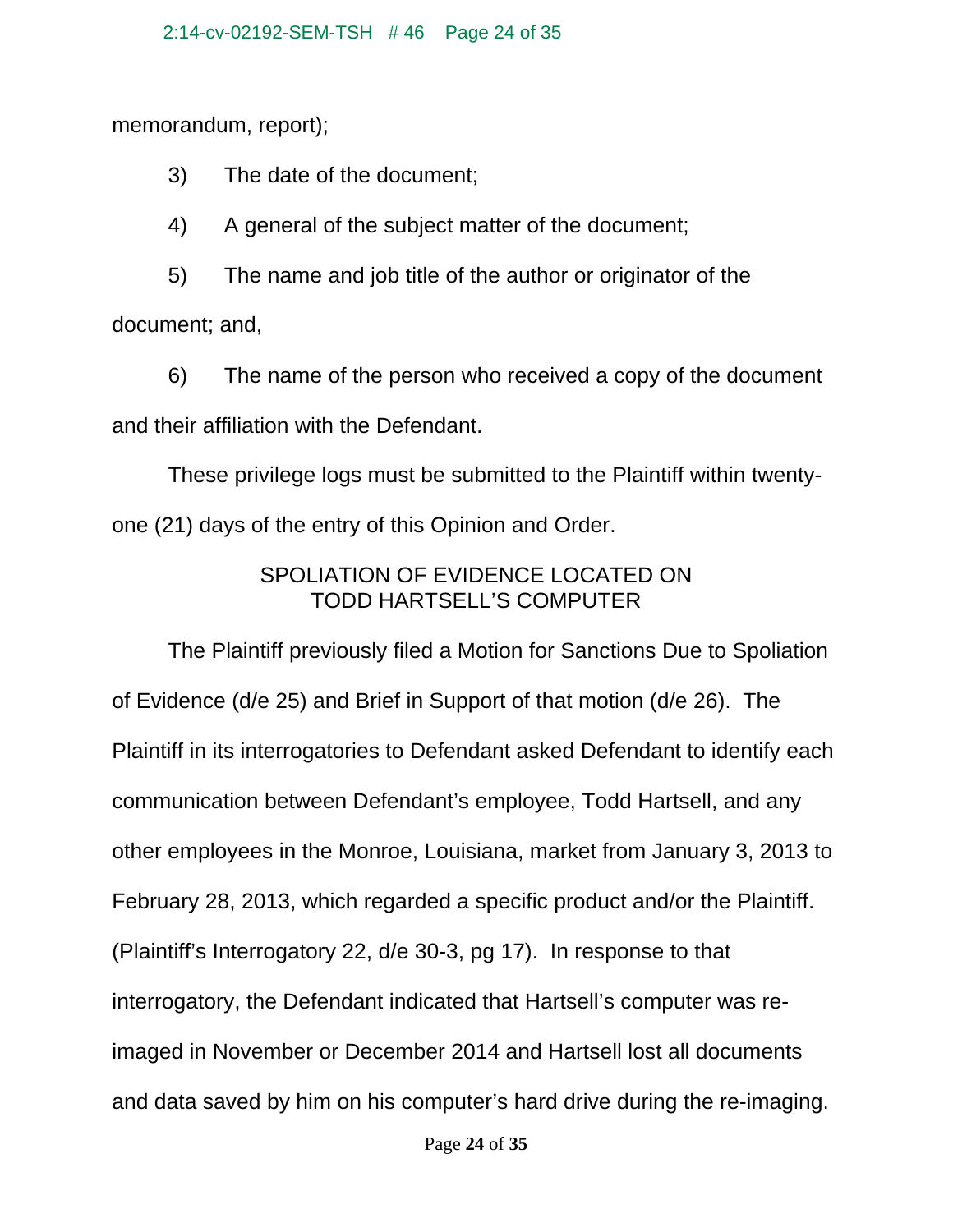The Plaintiff asserted in the spoliation motion that the re-imaging of the computer constituted spoliation of evidence. In its memorandum in support of the spoliation motion, the Plaintiff contended that on December 31, 2012, the Plaintiff contacted the Defendant to pursue a financial settlement of the dispute which led to this lawsuit. The Plaintiff asserted that in emails sent in February, April, and May of 2013, Mr. Hartsell indicated to the Plaintiff that his legal department was involved. The Plaintiff then stated that the Defendant received a copy of the Complaint from the Plaintiff on May 21, 2014. This litigation was filed on August 11, 2014. Finally, the Plaintiff indicated that on October 22, 2014, discovery requests were sent to the Defendant which specifically requested information that could have reasonably existed on Hartsell's computer.

 Based upon the prior notice given to the Defendant and Mr. Hartsell of the litigation, the Plaintiff urged that Defendant should be sanctioned for spoliation of evidence. In its response to the Plaintiff's spoliation motion, the Defendant noted that the Plaintiff had not deposed either Hartsell or any of Defendant's information technology personnel to inquire about the facts or circumstances regarding the re-imaging of the hard drive.

 On November 20, 2015, the Court denied Plaintiff's Motion for Sanctions Due to Spoliation of Evidence without prejudice with leave to re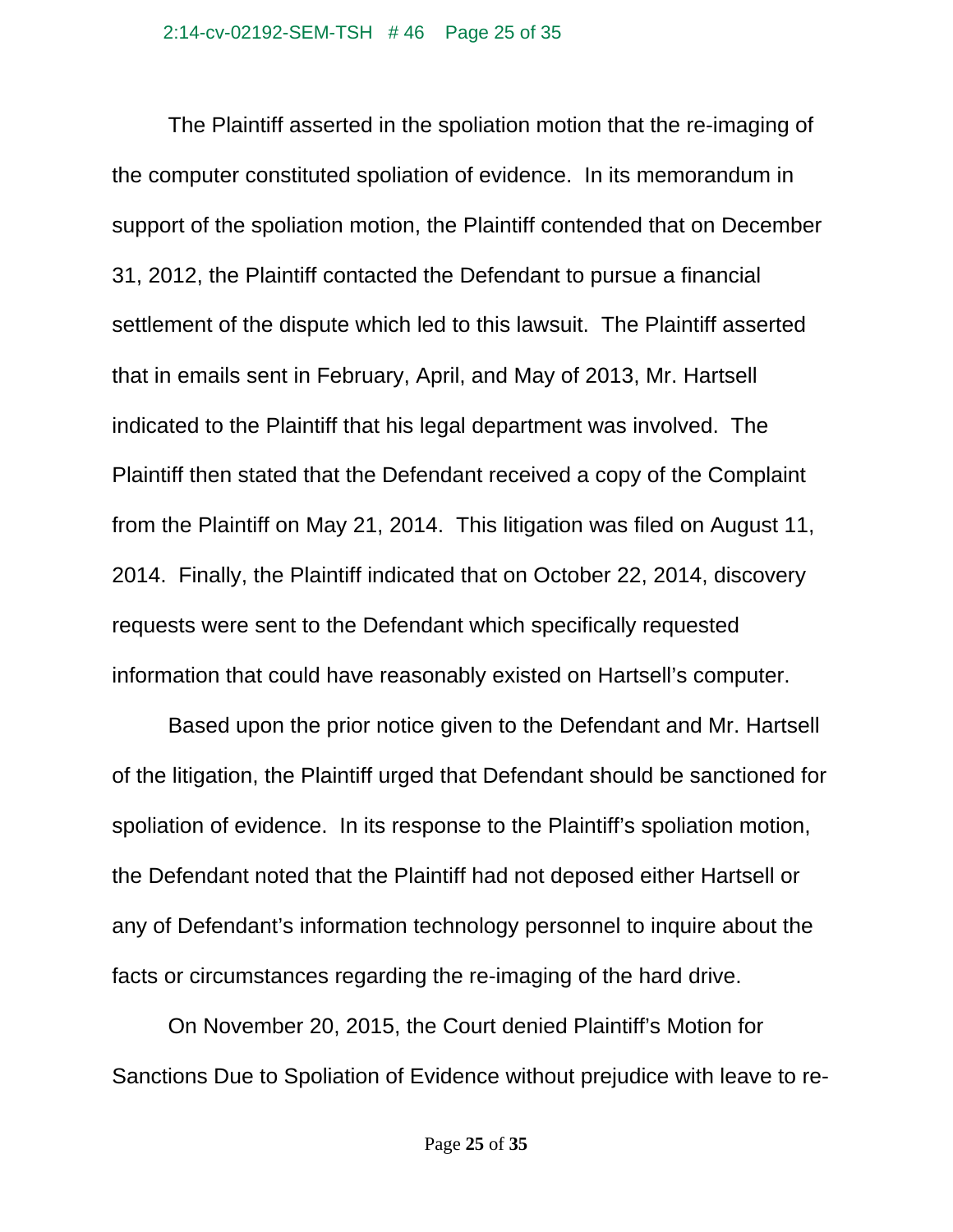file. Plaintiff has elected not to re-file the spoliation motion dealing with the re-imaging of Mr. Hartsell's computer, but has raised the issue in its Motion for Sanctions currently before the Court.

 After this Court granted the Plaintiff's Motion to Compel, the Defendant filed supplemental discovery responses (d/e 40-19). In the supplemental response to Interrogatory 22 filed by the Defendant, Defendant indicated that subsequent investigation had determined that Hartsell's computer crashed in the Spring of 2013, not in November of 2014 as originally stated and Mr. Hartsell's computer was upgraded in April of 2015.

 In the pending Motion for Sanctions, the Plaintiff asserts that Defendant's "attempt to backdate Hartsell's computer crash" seems "suspicious and ingenuine (sic)". Plaintiff's suspicions, however, do not provide evidence that the explanation given under oath in the interrogatory answer is not true. The supplemental answer does indicate an incomplete or insufficient inquiry was made by the Defendant in responding to Plaintiff's initial discovery requests.

 Based on the Defendant's supplemental discovery response, Hartsell's computer crashed prior to the filing of this lawsuit and prior to the service of the discovery requests on the Defendant. As noted, the Plaintiff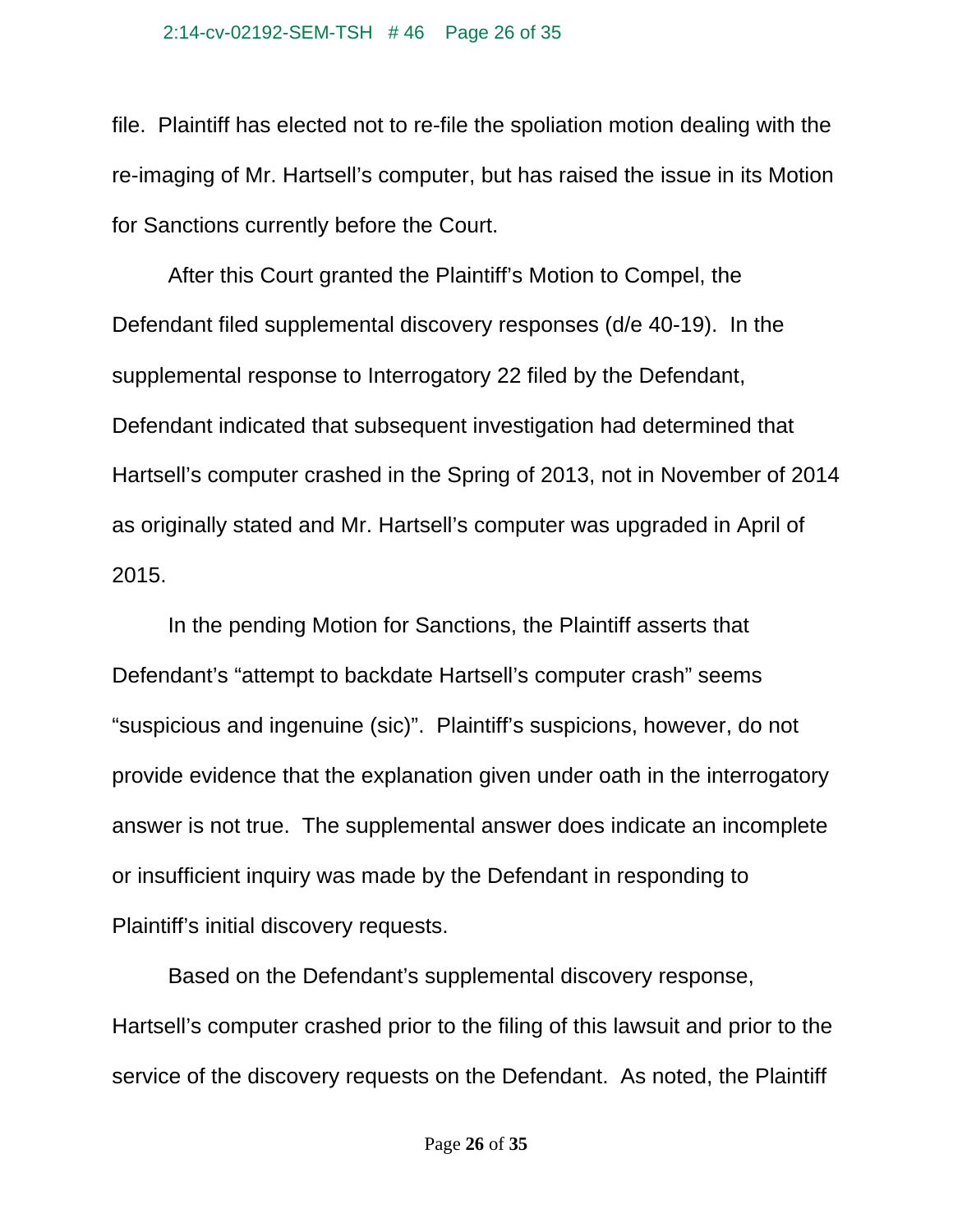did not renew their original motion for sanctions for spoliation regarding Hartsell's computer. Consequently, the Court declines to rule that sanctions be imposed for the actions described in the supplemental discovery response to Plaintiff's Interrogatory 22.

#### PRODUCTION OF MARKET PACKS

 At the hearing on the Motion to Compel, the Court ordered the Defendant to provide market packs for inspection and copying (d/e 37, pg 12). This ruling was made over the Defendant's objection that the Plaintiff already had the market packs. The Court noted that just because the Plaintiff had the market packs doesn't mean there wasn't some alteration or notation made on the market packs that were transferred from the Plaintiff to the Defendant.

 In its Memorandum in Support of the Motion for Sanctions, which is currently before the Court, the Plaintiff asserts that "even after the Court ordered them to return the market packs at the April 26, 2016 hearing, the Defendant still refuses to do so" (d/e 40, pg 16). The Plaintiff indicates that although the Defendant states in its supplemental discovery response that it is turning over a copy of the original market packs, the document was not found in discovery provided to the Plaintiff and there is no reasonable explanation for the Defendant's refusal to provide the information. The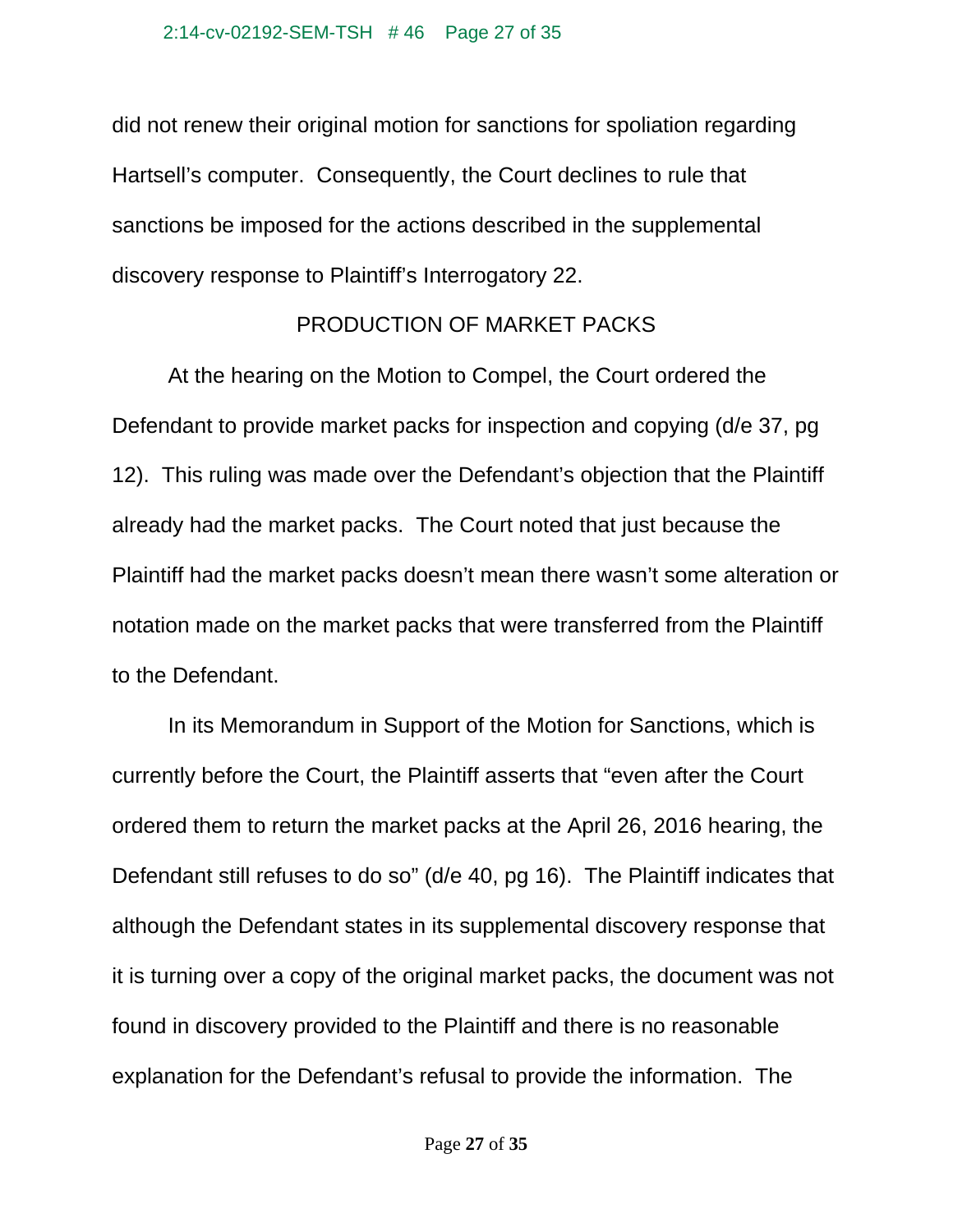Defendant responds that Defendant uploaded market packs to a secure server and then emailed Plaintiff's counsel a link to allow him to download the market packs (d/e 42, pg 17). Accompanying the Defendant's response is a copy of an email providing the link to the market packs (d/e 42-19, pg 1). In reviewing the email, it is not clear from the face of the email that this email was directed to the Plaintiff. The email indicates that no annotations were made to the market packs, but, as the Defendant was ordered to produce them, they can be retrieved at the link provided in the email. If the email link was specifically sent to the Plaintiff with the unannotated market packs, this is sufficient compliance with the Court's order. If the link was not provided to Plaintiff, Defendant is directed to provide the link which gives access to the market packs to Plaintiff's counsel. Based on the representation made by defense counsel that the link was emailed to Plaintiff's counsel, the Court declines to impose any sanction for failure to provide the market packs pursuant to the Court's order.

### AWARD OF SANCTIONS FOR DISCOVERY VIOLATIONS

 In its Motion for Sanctions, the Plaintiff requests that the Court order the payment of its attorney's fees as set forth in the Motion. The Motion requests payment of three separate and distinct sets of attorney's fees (d/e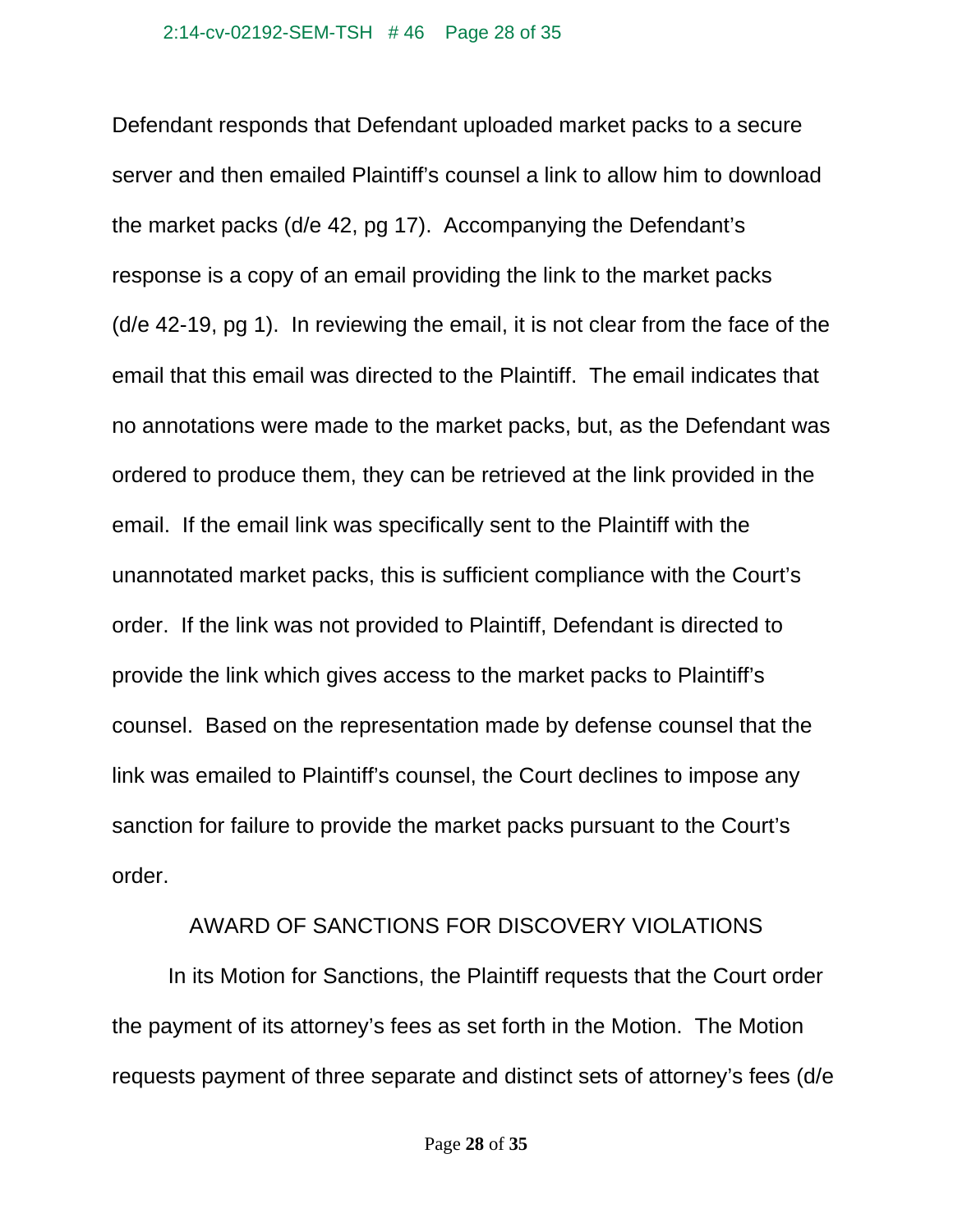39, pg 2). The Plaintiff requests that the Court order the following attorney's fees to be paid as a discovery sanction:

 1) \$2,655 in attorney's fees for hours billed on Plaintiff's Second Motion to Compel dated September 16, 2016;

 2) \$4,620 in attorney's fees for hours billed on Plaintiff's Motion for Sanctions for Spoliation of Evidence dated September 16, 2015;

 3) \$13,090 in attorney's fees for hours billed on Plaintiff's Third Motion to Compel dated November 25, 2015, and for hours billed in preparation for, and attendance at, the April 26, 2016 hearing on the Motion to Compel.

 The Plaintiff attached detailed hourly billings to its Motion for Sanctions (d/e 39) as Exhibits A, B, and C. In its Memorandum in Opposition to the Motion for Sanctions (d/e 42), Defendant first objects to the award of any attorney's fees. Defendant then makes specific arguments supporting their contention that the attorney's fees which the Plaintiff seeks are grossly overstated and not in compliance with "the rules".

 Magistrate Judges are authorized to rule on any pretrial matter, except for eight specific matters listed in enabling statute generally referred to as "dispositive matters". The award of sanctions against a party for discovery violations is a non-dispositive matter over which a Magistrate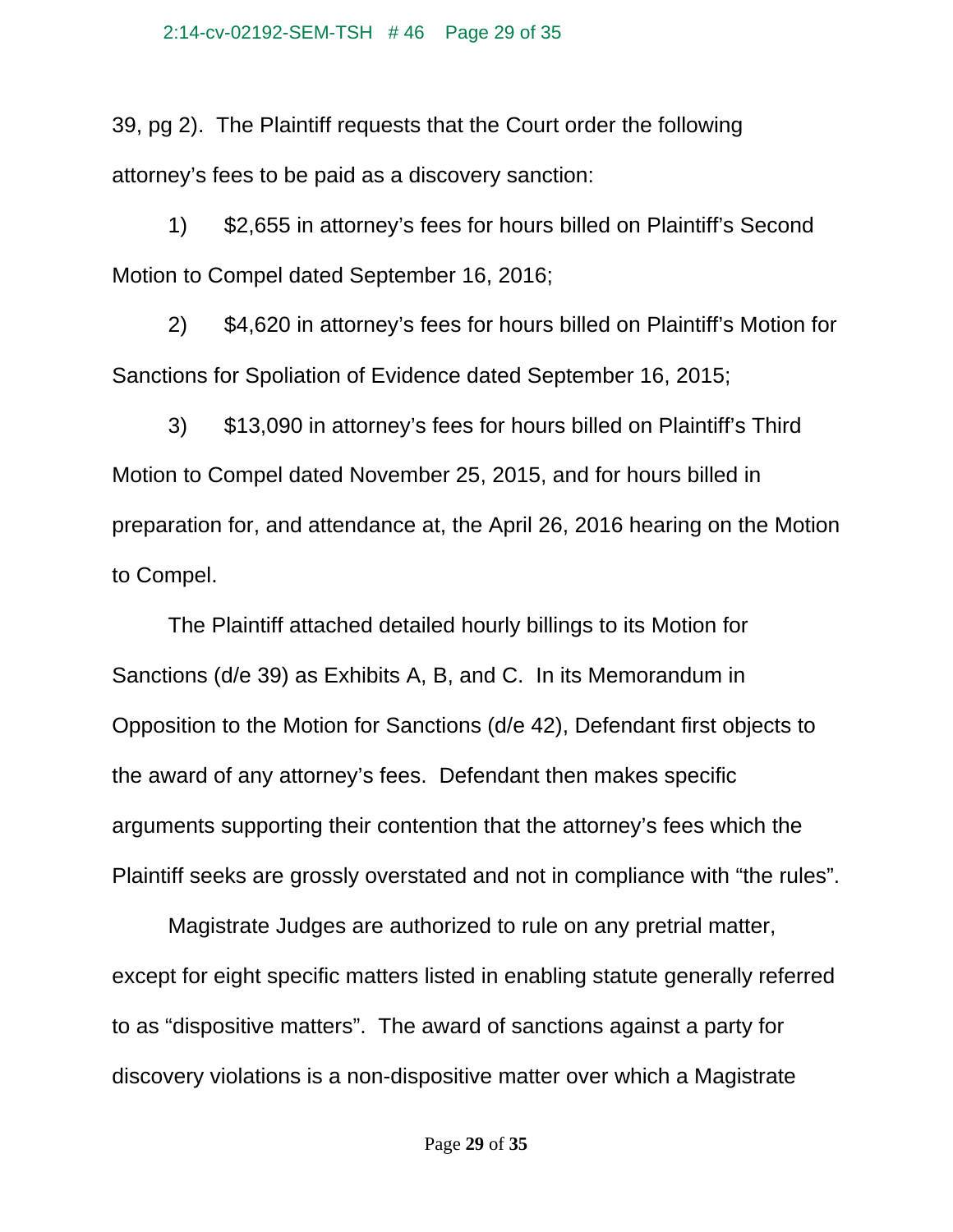Judge has jurisdiction. It is within the Magistrate Judge's authority and discretion to award sanctions for discovery violations. Gardendance, Inc. v. Woodstock Copperworks, Ltd., 230 F.R.D. 438, 447-448 (M.D.NC 2005) (affirming Magistrate's award of discovery sanctions of \$8,909.79 for failure of party to appear at depositions).

 The Defendant makes several specific objections to the Plaintiff's fees sought to be awarded as a sanction. The first objection argues that Rule 37(a)(5)(A) only allows the award of reasonable expenses, including attorney's fees, related to filing and presentation of the motion upon which the court granted relief.

Exhibit A to Plaintiff's Motion for Sanctions (d/e 39-1) seeks attorney's fees for the hours billed on Plaintiff's Second Motion to Compel dated September 16, 2016 (d/e 39-1, pg 2). The Court finds no Second Motion to Compel filed on September 16, 2016. The Plaintiff's Second Motion to Compel appears to have been filed on September 16, 2015 (d/e 24). The Court assumes this is the motion to which the Plaintiff refers. That motion to compel was denied as moot by the Court in its Text Order of October 7, 2015. Consequently, no fees will be awarded for the Motion (d/e 24).

 Plaintiff next seeks award of attorney's fees for Plaintiff's Motion for Sanctions Due to Spoliation of Evidence dated September 16, 2015. It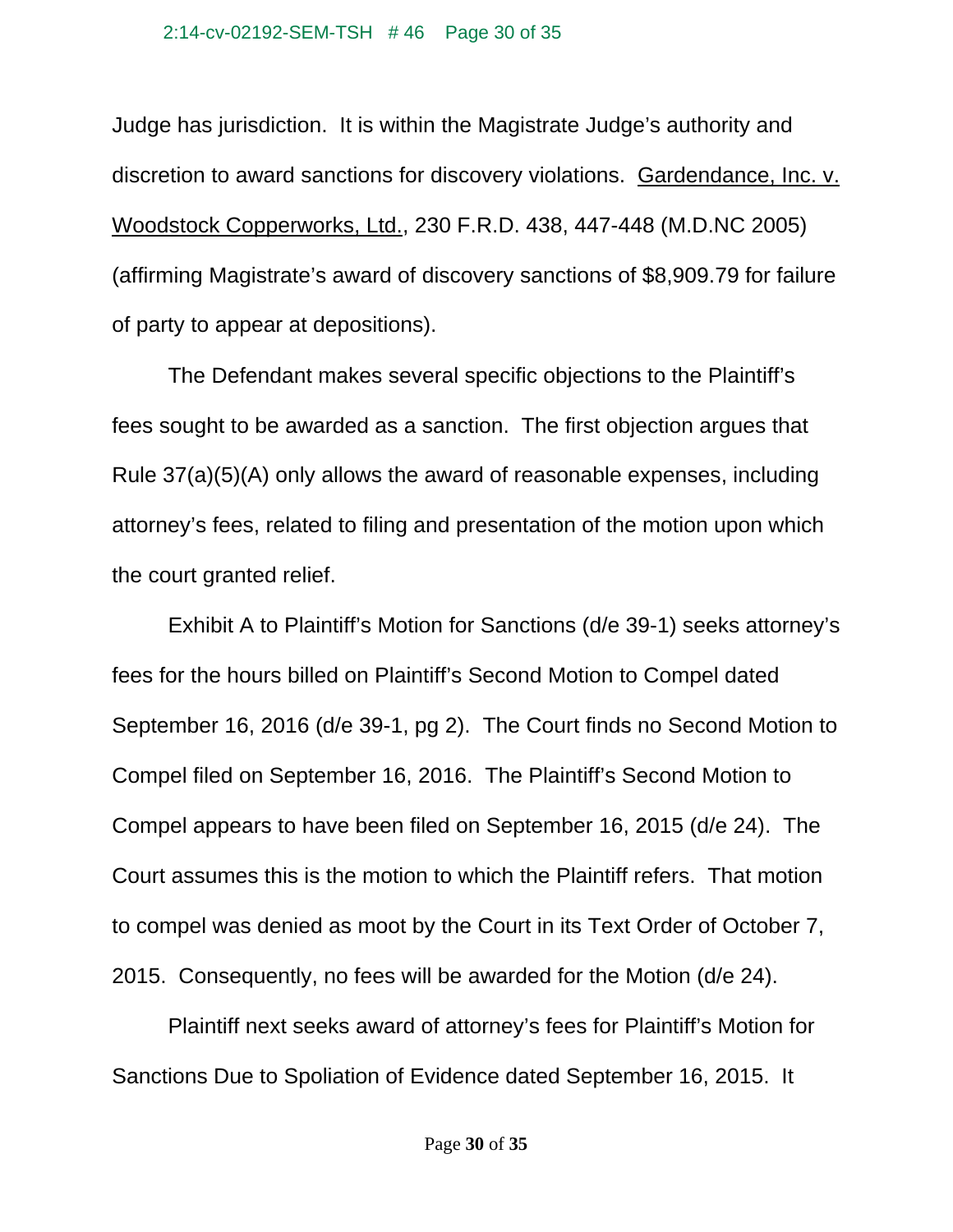#### 2:14-cv-02192-SEM-TSH # 46 Page 31 of 35

appears the Plaintiff is referring to Plaintiff's Motion for Sanctions Due to Spoliation of Evidence filed on September 16, 2015 (d/e 25). That motion was denied by the Court's Minute Entry of November 20, 2015. No fees will be awarded for that Motion (d/e 25).

 Defendant objects that the Plaintiff's Motion to Compel was "unnecessarily lengthy and detailed". This was caused, in part, due to the number of objections and non-responsive answers made by the Defendant. As noted below, the Court granted the vast majority of the requests to compel discovery presented by the Plaintiff in its Motion to Compel. The attorney's fees awarded are apportioned below to reflect the denial, in whole and in part, of some of the Plaintiff's requests to compel discovery. Moreover, the Defendant made no attempt to strike a portion of the Motion to Compel for failure to comply with the Local Rules of the Central District of Illinois based upon page limitations.

The Court has reviewed the billings submitted by the Plaintiff seeking attorney's fees for the preparation of the Motion to Compel (d/e 30). The billing is attached to the Motion for Sanctions (d/e 39) as Exhibit C (d/e 39- 3). The billing appears to charge a rate of \$150 per hour. Defendant raises no objection to the billing rate and the Court finds that the billing rate is reasonable. In reviewing the billing, it appears that 9.3 hours of the time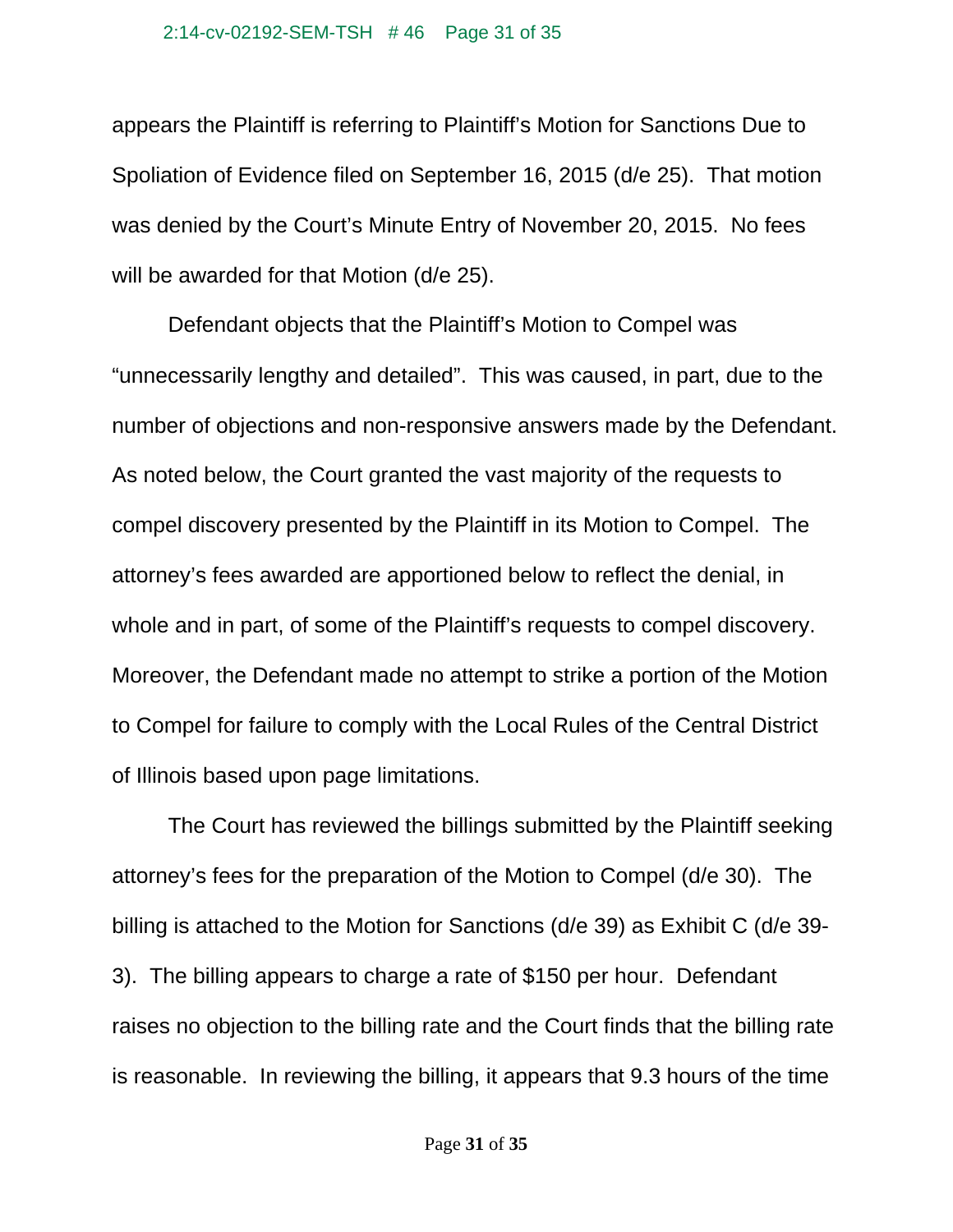billed either does not specifically relate to the Motion to Compel or is insufficiently documented to allow the Court to award fees for the time represented by the billing entry.<sup>1</sup> Exclusion of the 9.3 hours, when multiplied by the hourly rate charged results in a reduction of \$1,395.

Defendant also objects because the claim for attorney's fees makes no attempt to apportion the attorney fees based on degree of success obtained by the Plaintiff. The Defendant asserts that such a reduction is required by Rule 37(a)(5)(C). The Defendant is correct. If a motion is granted in part and denied in part, the Court is directed to apportion the reasonable expenses for the motion. The Court ruled on 24 requests to compel discovery. The Court granted 19 of the Plaintiff's requests. The Court granted 17 requests to compel in total, two requests to compel in part, and denied five of the Plaintiff's requests (d/e 37). The Court denied approximately one-fourth of Plaintiff's requests to compel. The Court determines that the award of attorney's fees should be reduced by twenty-

 $\overline{a}$ 

<sup>&</sup>lt;sup>1</sup> Specifically, the Court makes the following reduction for hours billed on the following dates: 1) 11/11/2015 discounted by 1.5 hours for telephone discussion with Plaintiff – there is no indication that the telephone discussion relates to the Motion to Compel; 2) 12/15/2015, .4 hour – the billing does not specify what portion of the time was related to "other email exchanges . . . about depositions"; 3) 2/9/2016, .7 hour – billing relates to Motion to Continue Scheduling Order dates; 4) 2/11/2016, .2 hour – no specification that the reviewed email relates to Motion to Compel; 5) 2/17/2016, .1 hour – no specification that emails relate to Motion to Compel; 6) 2/22/2016, 1.1 hours – billing has no specification as to the nature of "internal discussion"; 7) 2/23/2016, .8 hour – billing deals with Motion to Continue Scheduling Order; 8) 3/11/2016, .1 hour – no specification that the emails relate to Motion to Compel; 9) 3/26/2016, .2 hour – no specification that the emails relate to Motion to Compel; 10) 3/28/2016, discounted by .2 hour for telephone call related to settlement negotiations and depositions; 11) 4/6/2016, .4 hour – no detail as to emails reviewed; 12) 4/15/2016, 2.0 hours – no specification of relation to Motion to Compel; 13) 4/19/2016, 1.4 hours – no specification as to nature of documents reviewed and relation to Motion to Compel; 14) 5/16/2016, .2 hours – does not relate to presentation of Motion to Compel.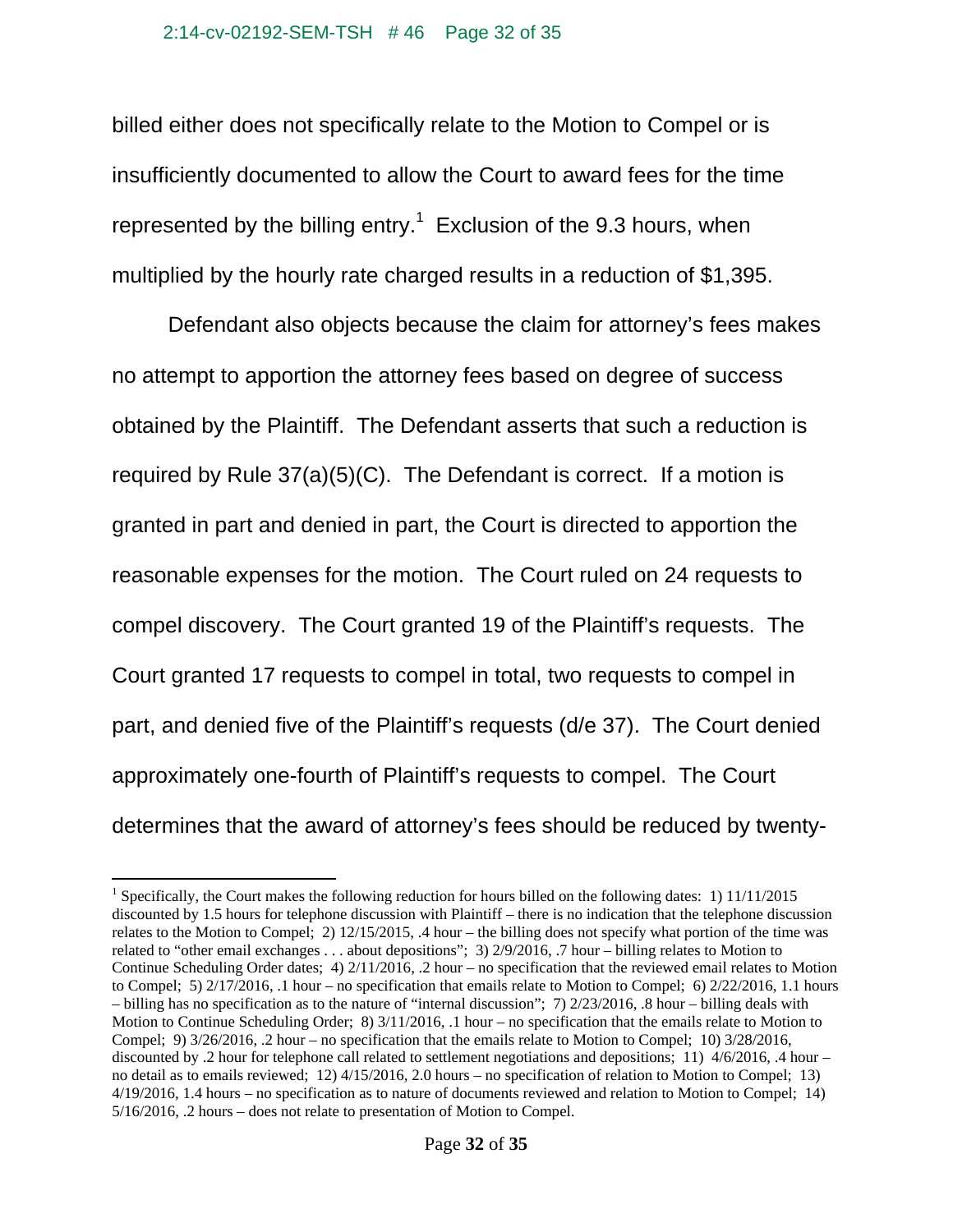five percent as reasonable apportionment for the success of the Plaintiff in its Motion to Compel.

Defendant argues that Plaintiff is attempting to overreach on its claim for attorney's fees under Rule 37. Defendant cites Criterion 508 Solutions, Inc. v. Lockheed Martin Services, Inc., 255 F.R.D. 489 (S.D.Iowa 2008). In Criterion, the court refused to award over \$12,000 in attorney's fees on a motion to compel a deposition. The court in Criterion was faced with a situation where the plaintiff had refused to appear at his own deposition. The court refused to award \$12,000 in fees on a motion to compel a deposition which the defendant knew would not occur as scheduled. Id. at 496. Failure to attend a deposition is a single discreet factual situation which requires little analysis or explanation. In contrast, the Motion to Compel herein required the detailing of multiple responses to discovery and an explanation of the factual basis surrounding those responses, including efforts to clarify the responses in detailed letters exchanged by Plaintiff and defense counsel. As noted above, however, the court in Gardendance, Inc. v. Woodstock Copperworks, Ltd., 230 F.R.D. 438 (M.D.NC 2005) affirmed the magistrate's award of discovery sanctions of nearly \$9,000 for a failure of a party to appear at a deposition. The amount of sanctions depends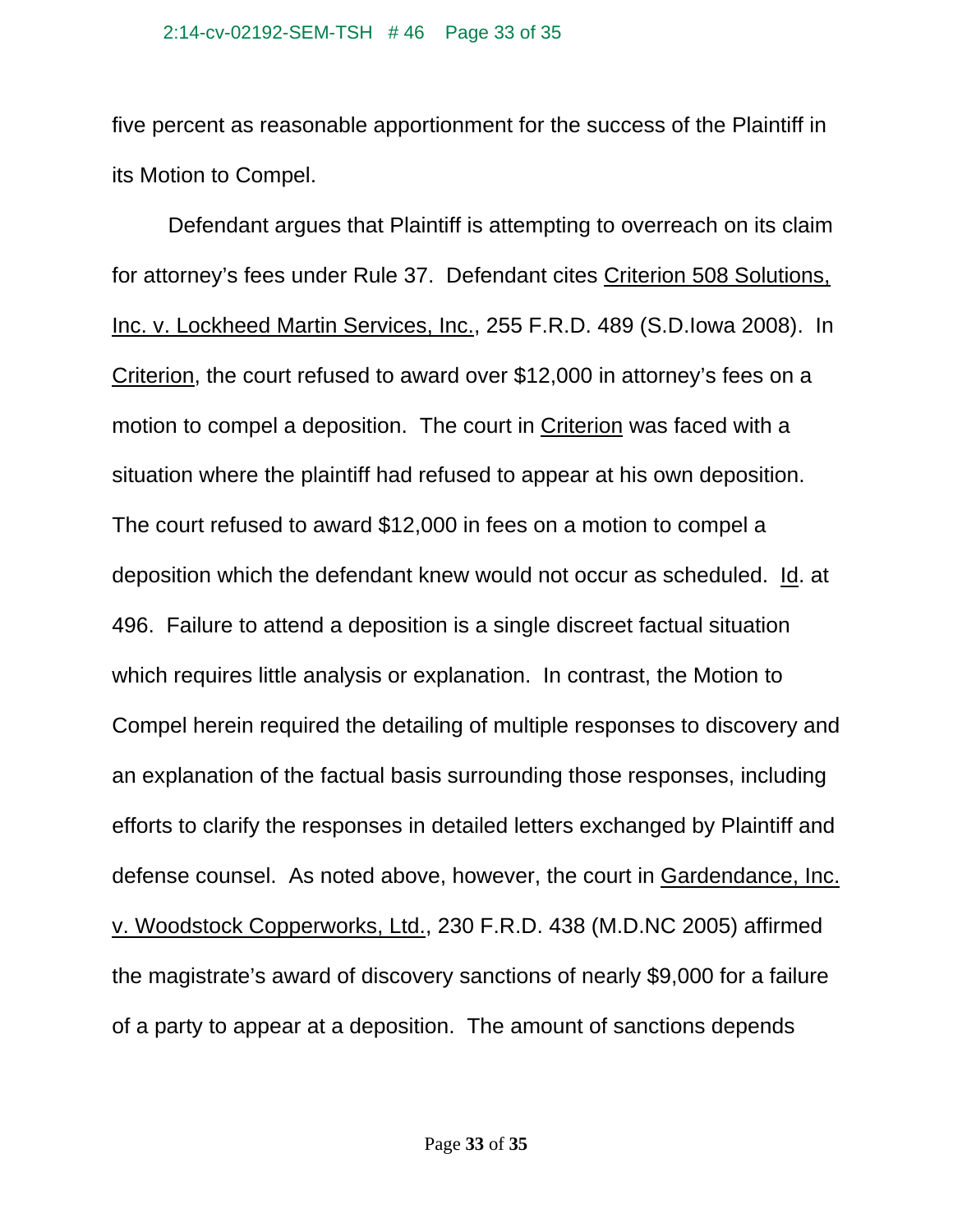#### 2:14-cv-02192-SEM-TSH # 46 Page 34 of 35

upon the factual situation involved in the discovery and on the factual circumstances of the discovery dispute involved.

Defendant also argues that a clearly outrageous fee claim is sufficient grounds for the court to summarily deny any fees as a sanction for attempting to clearly claim more than is justified. Defendant cites Brown v. Stackler, 612 F.2d 1057 (7<sup>th</sup> Cir. 1980). The court in Brown declined to grant a fee request of a plaintiff where the attorney's work consisted mostly of motions for extension of time, as the six-page complaint filed by plaintiff's counsel raised an issue which everyone knew would be controlled by the results of litigation pending in other courts and plaintiff was simply awaiting the outcome of a Supreme Court case. Counsel in that case attempted to bill 800 hours for their work. That fact pattern is clearly distinguishable from the situation before the Court in this case.

Plaintiff requests \$13,090.00 in fees be awarded as a sanction. After deduction of the \$1,395 for the time entries disallowed by the Court, the amount of the fee request is reduced to \$11,695. Reduction of that amount by twenty-five percent (\$2,923.75) results in a reduction of the fees requested to \$8,771.25. Plaintiff is awarded that amount as a sanction against the Defendant for the Defendant's non-disclosure and improper